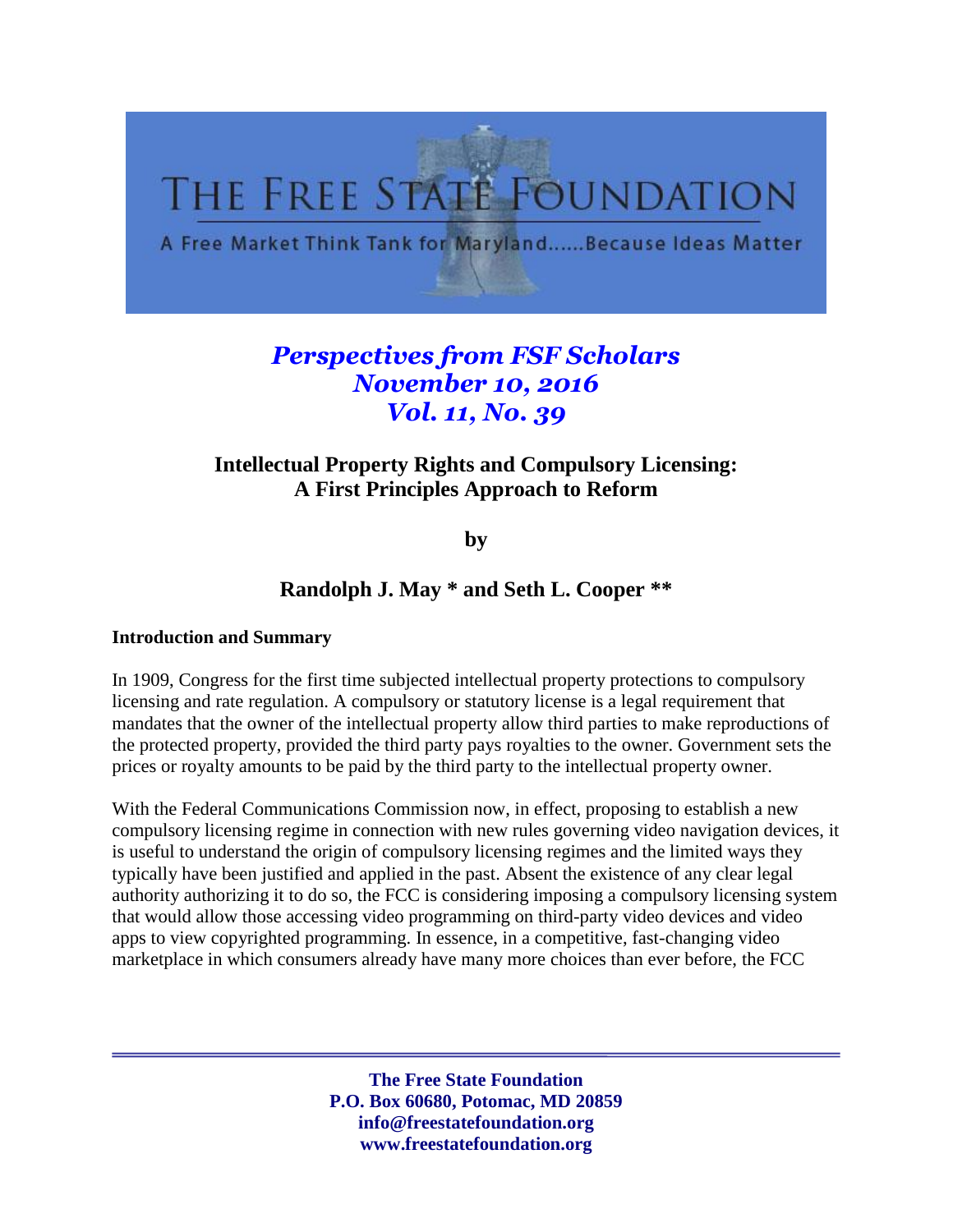proposes to set license terms and enforce them – over and against the objections of copyright owners. The agency's proposal also threatens to undermine existing private contracts regarding cable and satellite carriage rights.

The Copyright Act of 1909, the earliest statutory compulsory licensing regime, established a mechanical licensing provision. Under the 1909 Act, once the songwriter of a music composition used or permitted a mechanical reproduction of the copyrighted work, "any other person" could "make similar use of the copyrighted work upon payment to the copyright proprietor of a royalty of 2 cents" for each reproduction.

Additional facets of copyright protections in music later became subject to compulsory licensing and rate regulation. In 1971, Congress recognized public performance rights in copyrighted sound recordings but attached to those rights a compulsory licensing and royalty regulation scheme. And in 1995, Congress first established compulsory licensing and rate regulation concerning digital public performances of musical compositions. Aside from music, Congress has established compulsory licensing for cable and satellite operators to retransmit copyrighted radio and video programming that is broadcast over-the-air.

When it comes to intellectual property rights secured by the Constitution, only copyright protections have been subjected to pervasive compulsory licensing and rate regulation schemes. Congress has not broadly imposed compulsory licensing and royalty rate regulation on patent rights. This paper therefore focuses primarily on compulsory licensing and rate regulation of musical compositions and sound recordings.

As a matter of constitutional principle, imposing compulsory licenses and rate controls on copyrights or patent rights is highly problematic. Compulsory licensing and rate controls are at odds with the Constitution's philosophic premises regarding the origin of property and the proper role of government. The Founding Fathers and early American constitutionalism regarded intellectual property as arising out of human nature and created through human creative and inventive labor, independently of government. It was the role of government to secure and protect property rights and, when appropriate, to clarify property boundaries.

American law writers in the 19th century echoed the view that intellectual property owes its primary existence to human labors and therefore exists independently of government. In describing his role in advocating passage of the Copyright Act of 1831, for instance, New York Congressman and author Gulian C. Verplanck declared:

I therefore denied that the right of the author or inventor was the mere creation of the positive law of the land. I maintained that the right of property in the productions of intellectual labour was as much founded in natural justice as the right of property in productions of corporeal labour—that he who toils with the mind is as honestly entitled to the fruits of that toil as he who works with the hands.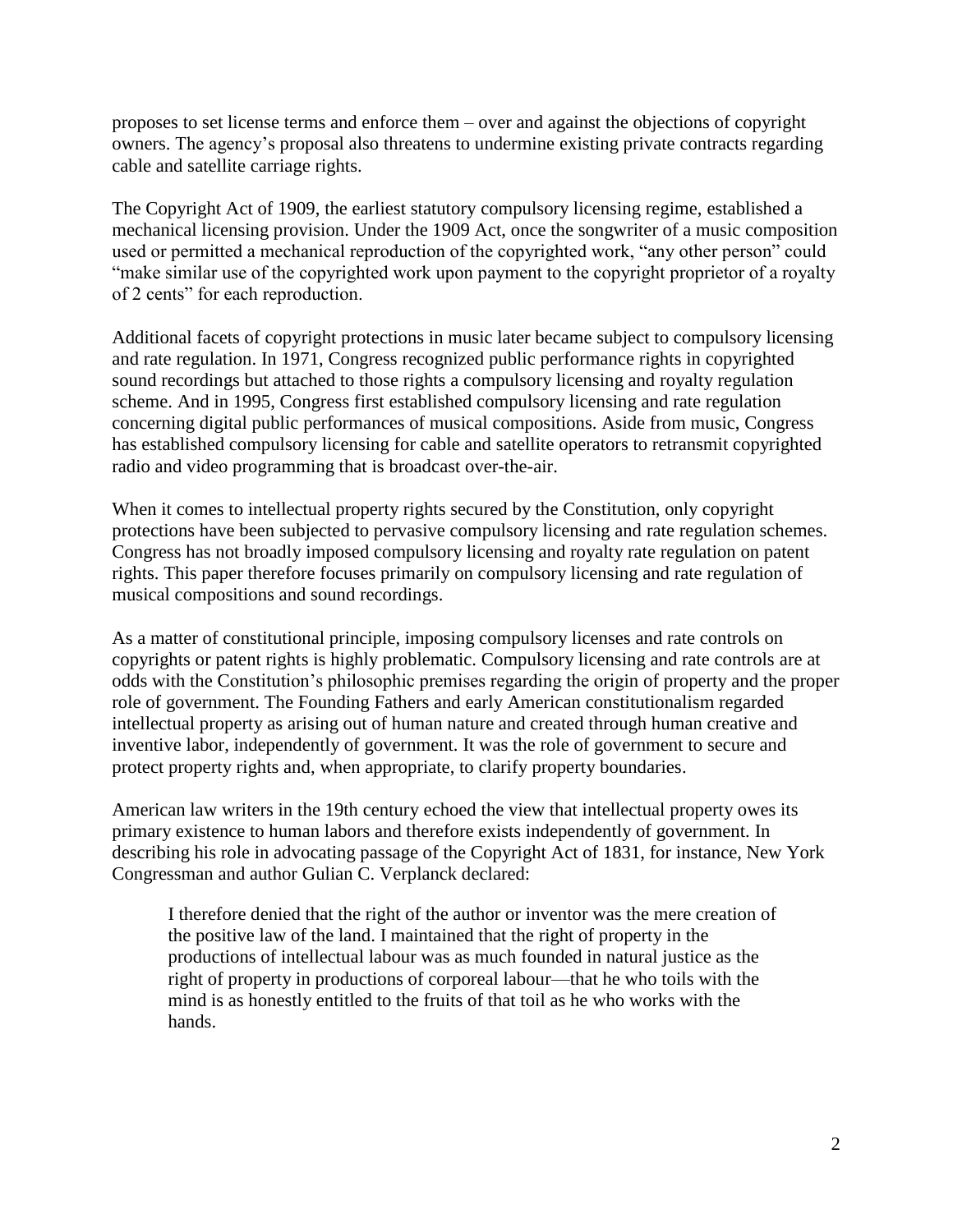Identical reasoning was offered by Eaton S. Drone in *A Treatise on the Law of Property in Intellectual Productions* (1879):

Thus, rather than simply create intellectual property, it is a primary duty of government to secure intellectual property – that is, to clarify its scope and to protect it, as well as to provide opportunity for its acquisition and enlargement it through law and the administration of justice.

Compulsory licensing is in conflict with the idea that intellectual property precedes government. Compulsory licensing and rate regulation of IP fit more comfortably in a paradigm that regards property rights as mere creatures of government, bestowed at its own discretion and unconstrained by antecedent principles of justice.

Further, as with other property rights, exclusivity is a core component of both copyright and patent rights. On its face, restricting or conditioning intellectual property rights through compulsory licensing and rate regulation certainly is contrary to the idea of exclusivity in a property owner's use of his or her property. At the very least, such regulatory incursions on property rights require compelling justification.

Indeed, compulsory licensing and rate regulation appear contrary to the constitutional concept of exclusivity expressed in the Article I, Section 8, Clause 8 Intellectual Property Clause. The IP Clause confers on Congress power to "To promote the Progress of Science and useful Arts, by securing for limited Times to Authors and Inventors the exclusive Right to their respective Writings and Discoveries." Over the years, some observers have remarked that the IP Clause's use of the term "securing" refers to pre-existing rights rather than something merely created by Congress. This rendering makes the IP Clause's use of "securing" IP rights consistent with the Declaration of Independence's use of "secure" to government's role in safeguarding the inalienable rights belonging to all men. Moreover, the Constitution expressly reflects the underlying concept of "exclusive Right" concerning copyrights and patents. The IP Clause's only constraint on the exclusive rights of authors and inventors is the delineation of "limited Times" for the period of such exclusivity. It is unlikely that the power to secure exclusive rights to authors and inventors entails a congressional power to make those rights subject to nonexclusive provisos regarding who can license the IP rights being secured.

Furthermore, it is unlikely that Congress's power to secure exclusive rights in IP entails the power to curtail the author's or inventor's discretion regarding what prices they can charge to licensees of their intellectual property. In Great Britain, the Statute of Anne (1710) included a complaint process for challenging the prices of copyrighted books and allowing government officials to set rates. But the First Congress rejected such rate controls for copyrighted works. The Copyright and Patent Acts of 1790 expressly recognized the rights of authors and inventors to freely assign their creative works and inventions. Over the next century, amendments to federal copyright and patent laws by Congress retained the concept of exclusivity in intellectual property rights. Supreme Court decisions in the 19th and early 20th centuries similarly recognized the general rule of liberty of contract when it came to outright exchanges or licensing agreements by copyright and patent right holders.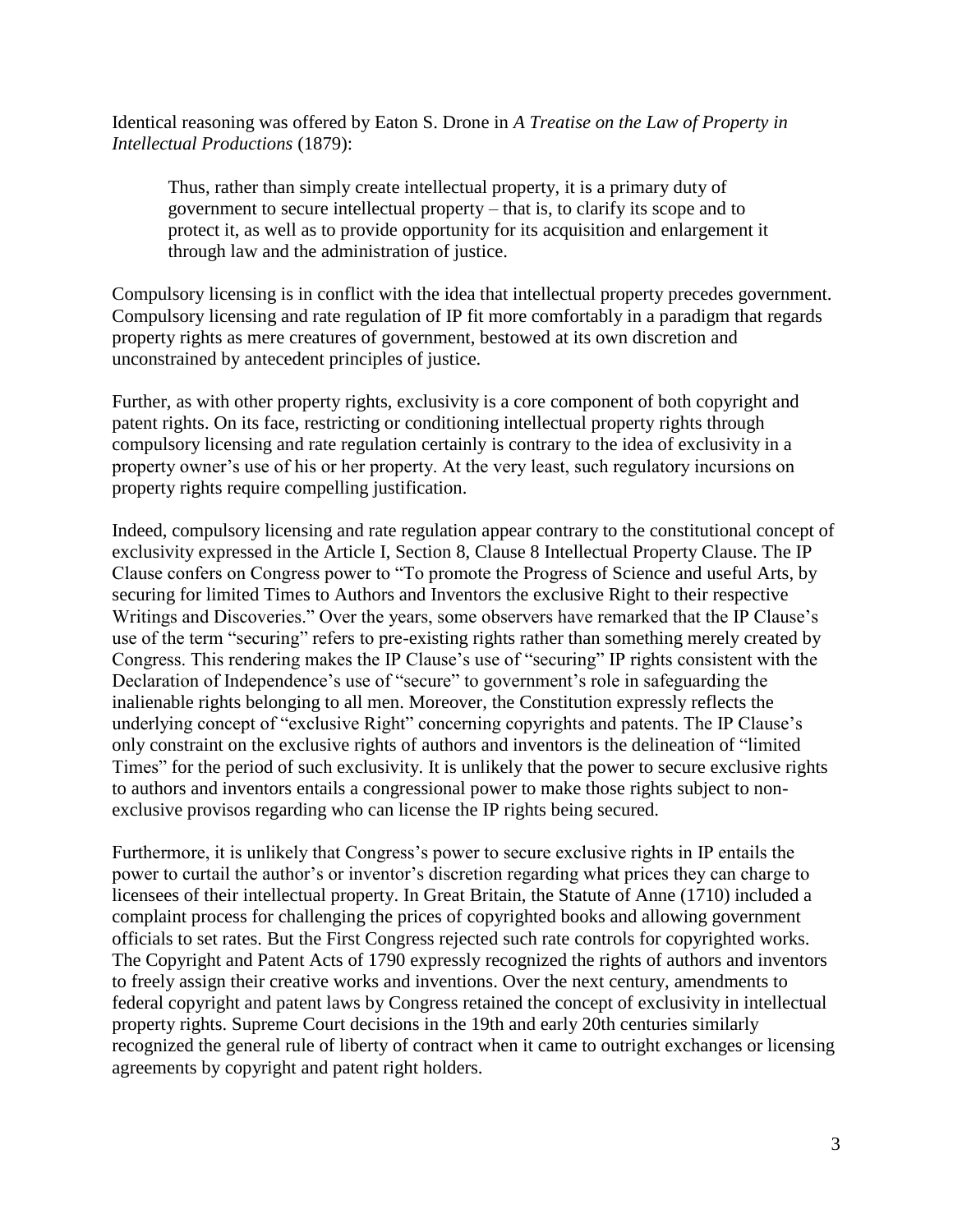Liberty of contract is a necessary component of the exclusive rights that copyright and patent right owners hold in the use and exchange of their intellectual property. The individual who labors to produce a creative work or an invention – or who lawfully obtains all rights in the intellectual property – is entitled to decide whether and on under what terms it will be used or not used.

But under a compulsory licensing system the holder of a copyright or patent right no longer has control over whether or under what conditions their intellectual property can be used. The intellectual property owner no longer has discretion regarding who can license the creative work or invention. And the owner loses control over the price or value he or she can demand in exchange for licensing usage.

Although the Copyright Act of 1909's compulsory licensing and rate regulation provisions were never constitutionally challenged in court, constitutional objections were raised in the years surrounding its adoption. Infringement of the exclusive rights of copyright holders under the IP Clause were among the objections leveled against those provisions of the 1909 Act. Thus, it is worthwhile to consider extent to which those aspects of the 1909 Act deviated from exclusive property rights and liberty of contract principles.

Congress formally conferred on the Interstate Commerce Commission (ICC) the power to set "just and reasonable" maximum rates for interstate commercial services such as railroads, telephones, and telegraphs by passing the Hepburn Act of 1906. Yet the degree to which the Copyright Act of 1909 controlled prices and restricted returns to property rights owners – in this case, owners of intellectual property – was far more extensive. Rather than establish a body to review rates or prescribe a formula for ensuring reasonable rates offering a fair return based on factual circumstances – as Congress did for the ICC – the 1909 Act fixed royalty rates for music compositions at \$0.02 cents per mechanical reproduction, and provided no inflation index.

Late 19th and early 20th century American constitutional jurisprudence permitted but also limited regulation of private property used in connection with a "business affected with a public interest." However, copyrighted creative works do not fit within the conceptual categories of property that are properly subject to rate regulation according to classic Supreme Court doctrine regarding businesses affected with a public interest. Put another way, copyrighted creative works are not the type of property used specifically for furtherance of businesses affected with a public interest – such as ports, highways, railroads, grist mills, or inns. No barriers to entry prohibit others from creating their own creative works and obtaining copyright protections. Calls for reform or repeal of compulsory licensing for copyrighted musical compositions and sound recordings cannot be dismissed lightly when they cannot even be justified by those principles that were historically defined regulations of businesses affected with a public interest.

The compulsory licensing and rate regulation scheme that federal copyright law currently imposes on musical compositions and sound recordings poses serious practical problems that require reforms by Congress. First, Congress's compulsory licensing and rate regulation system for sound recordings has been applied in a profoundly arbitrary manner. Federal law establishes different ratemaking standards for different types of music services. For public performances of non-interactive Internet-based digital music services – or "webcasting" – such as Pandora, the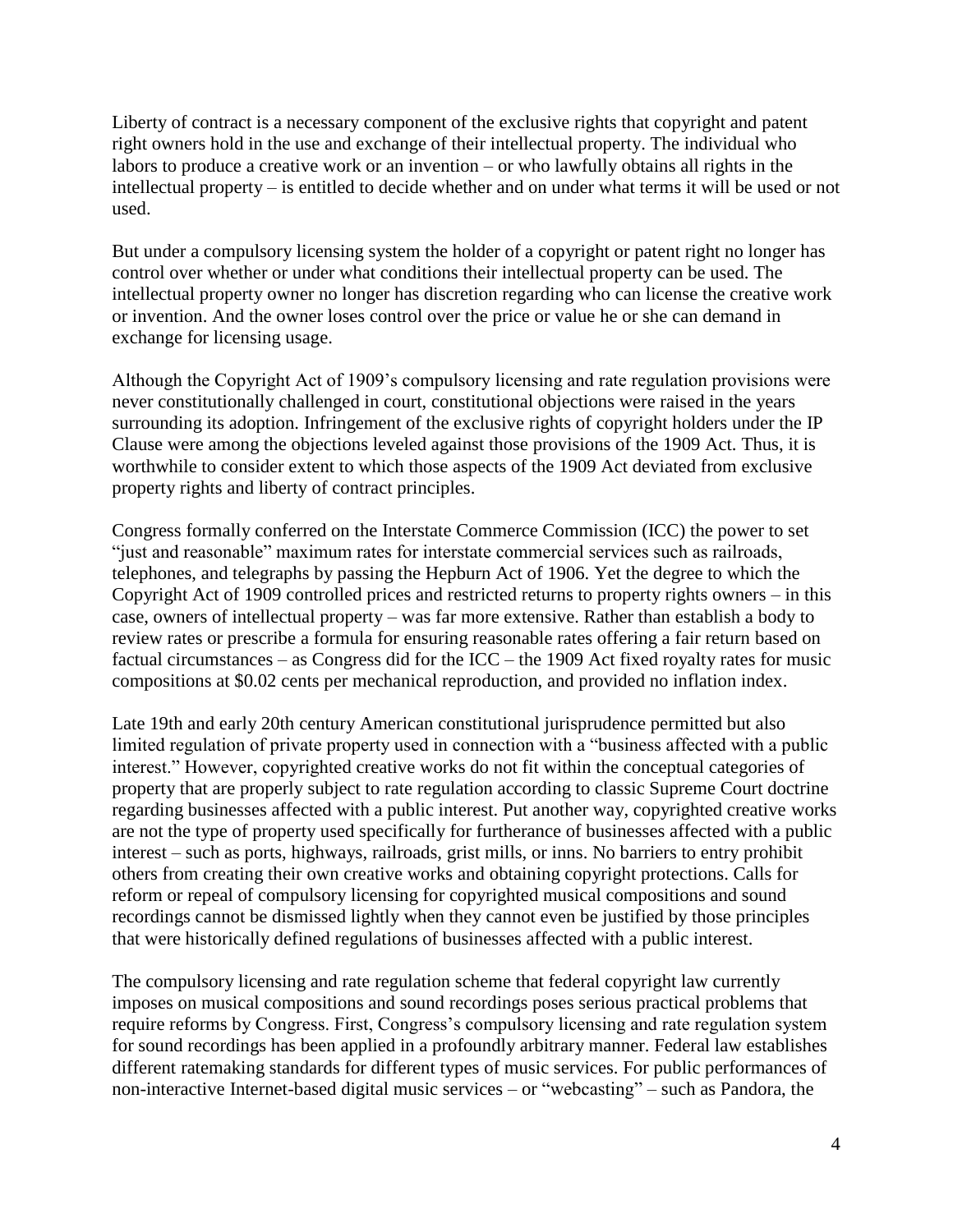Copyright Royalty Board applies the "willing buyer/willing seller" standard. Under that standard, the Board determines what royalty rates "most clearly represent the rates and terms that would have been negotiated in the marketplace between a willing buyer and a willing seller." The Copyright Royalty Board applies the different Section 801(b)(1) rate standard for public performances of copyrighted sound recordings through cable and satellite services. Among other things, that standard requires that the selected rates "minimize any disruptive impact on the structure of the industries involved and on generally prevailing industry practices." Moreover, AM/FM broadcast radio stations are exempt from having to pay any performance royalties to owners when their copyrighted sound recordings are aired. And no federally protected public performance right exists for any copyrighted sound recording made prior to 1972.

There is no justification for subjecting performance royalties for copyrighted sound recordings to different standards. Nor is there any compelling reason for specially exempting any one service or older copyrighted sound recordings from royalty payment requirements.

Second, compulsory licensing and rate regulation likely have reduced compensation that music copyright holders otherwise would have received through voluntary exchanges. Ultimately, the free market offers the only non-arbitrary way to assign economic value to copyrighted musical compositions and sound recordings.

Third, technological and other marketplace changes have upended any justification for compulsory licensing and rate regulation. Long gone is the time of piano rolls and concerns about the Aeolian Company monopoly of published music that motivated the Copyright Act of 1909. For that matter, consumers have a multiplicity of means for accessing music, including CDs and vinyl, broadcast radio, cable and satellite music services, satellite radio, and Internetbased music services.

Fourth, advances in technology – including Internet communications capabilities – enable market participants to reduce transaction costs that otherwise may inhibit the functioning of a free market. Today, technological and other marketplace developments facilitate transactions between songwriters, recording artists, and their associates in the music industry. Performance Rights Organizations and other entities – including ASCAP and BMI, Harry Fox Agency, and SoundExchange – serve as intermediaries between music copyright holders and commercial music services. Those entities have developed complex arrangements for negotiating licenses and rates, collecting royalties, and distributing proceeds to copyright holders. Such entities enable mass scale transactions that overcome cost barriers. So there is little to no reason to believe that compulsory licensing and rate regulation offer any clear benefit to consumers.

Congress can place copyright protection in music on a more constitutionally sound and free market-oriented footing. Such reform should be guided by classic principles of property rights, secure an individual's exclusive rights in his or her creative works and inventions, and preserve liberty of contract regarding intellectual property rights.

Above all, Congress should *not* expand compulsory licensing and rate regulation of copyrighted music, video programming, or other media. As new technologies, services, and products emerge in the market, Congress should respect the exclusive rights of copyright holders rather than pare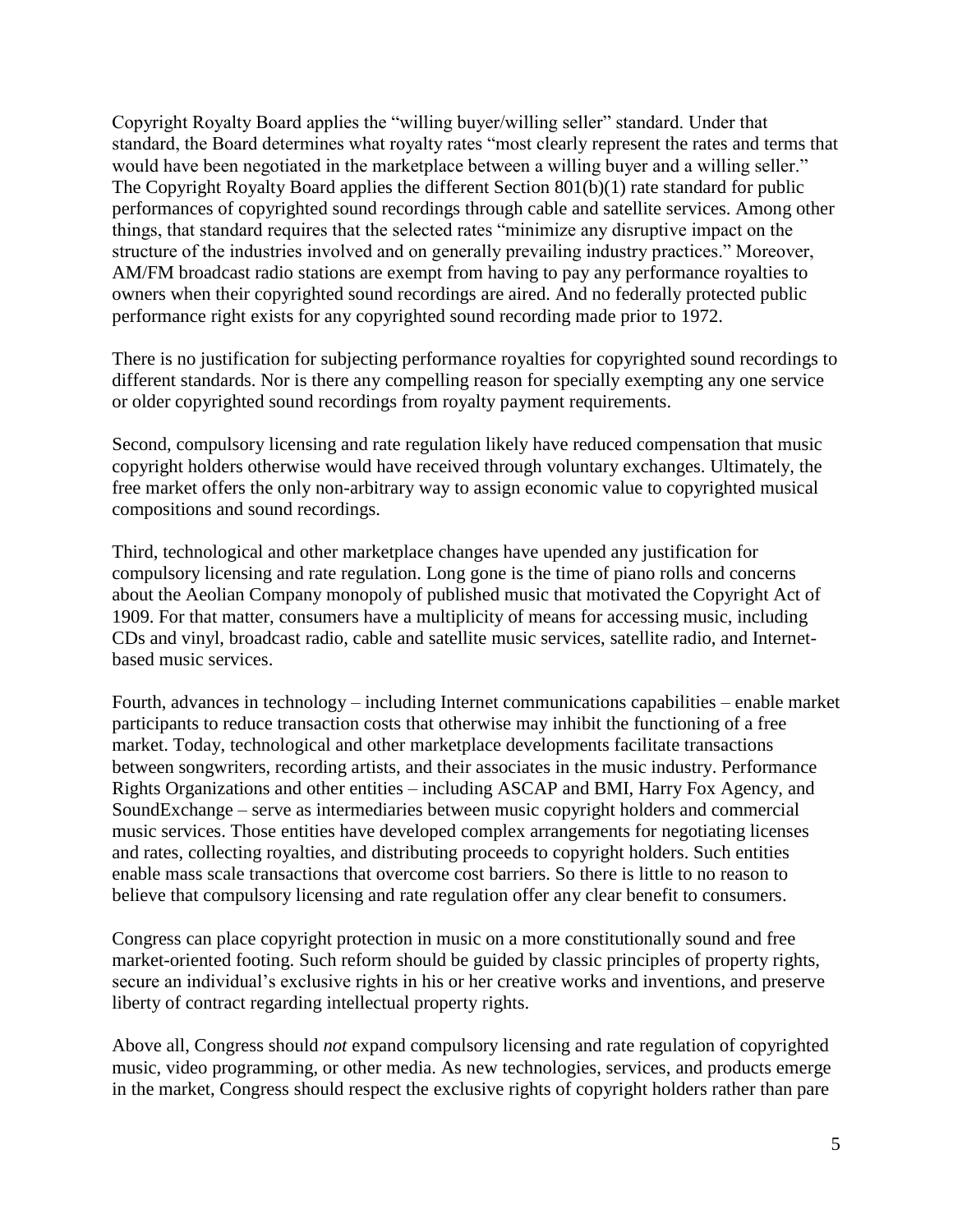back those rights by subjecting them to new restrictions. Also, intertwining new or expanded copyright protections with regulation inevitably creates vested interests in the perpetuation of such regulation. Refraining from imposing new compulsory licensing and rate control requirements is a far easier task for Congress than repealing regulations that have outlived their ostensible reason for being yet remain firmly entrenched.

Likewise, the FCC's proposed *de facto* compulsory licensing system for viewing copyrighted video programming on third-party video devices and video apps should be dropped by the agency. The FCC should *not* undermine the exclusive rights of video programmers in their copyrighted content. Nor should it be able to effectively rewrite the terms of privately negotiated contracts by imposing its own licensing terms on the market. The FCC should act only within the confines of its lawful authority under the Communications Act, not engage in regulatory adventurism with copyright policy.

### **Intellectual Property Rights and Compulsory Licensing: A Brief History**

In 1909, Congress for the first time subjected intellectual property protections to compulsory licensing and rate regulation. A compulsory license is a legal requirement that the owner of the intellectual property allow third parties to make, vend, and otherwise use reproductions of the protected property, provided the third party pays royalties to the owner. In the compulsory licensing context, rate regulation is the means by which government sets the prices or royalty amounts to be paid by the third party to the intellectual property owner.

The Copyright Act of 1909 was passed by the 60th Congress and signed into law by President Theodore Roosevelt. The 1909 Act was the first major revision to American copyright law since the Copyright Act of 1870. In the years preceding the 60th Congress's passage of the new law, authors and other creative artists lobbied for longer copyright protection terms for their works. For their part, songwriters urged Congress to secure recording and mechanical reproduction rights in musical compositions. Also, the U.S. Supreme Court's decision in *White-Smith Music Publishing Co. v. Apollo Co*. (1908) – that the manufacture and sale of copyrighted sheet music without consent did not constitute infringement – added urgency to the calls for overdue reform.

During the course of congressional hearings that led up to the 1909 Act, many voiced concerns about the Aeolian Company establishing a possible music publishing monopoly. The Aeolian Company was the nation's largest manufacturer of piano rolls, and it had contracted with several major music publishers for exclusive rights to reproduce their musical compositions. Beginning in 1908, compulsory licensing provisions began appearing in copyright reform bills introduced in Congress. The House Committee on Patents, in a report that accompanied the bill that eventually would become law, declared that the bill's compulsory licensing provision was included to protect the public interest from monopolization of mechanical reproduction rights in copyrighted musical compositions.

Among its provisions, the Copyright Act of 1909 extended copyright protection renewal terms from fourteen years to twenty-eight years, thereby expanding maximum protection terms to fiftysix years. The 1909 Act also broadened the scope of copyrightable subject matter by including a longer list of works and by including a catch-all provision that covered "all the writings" of an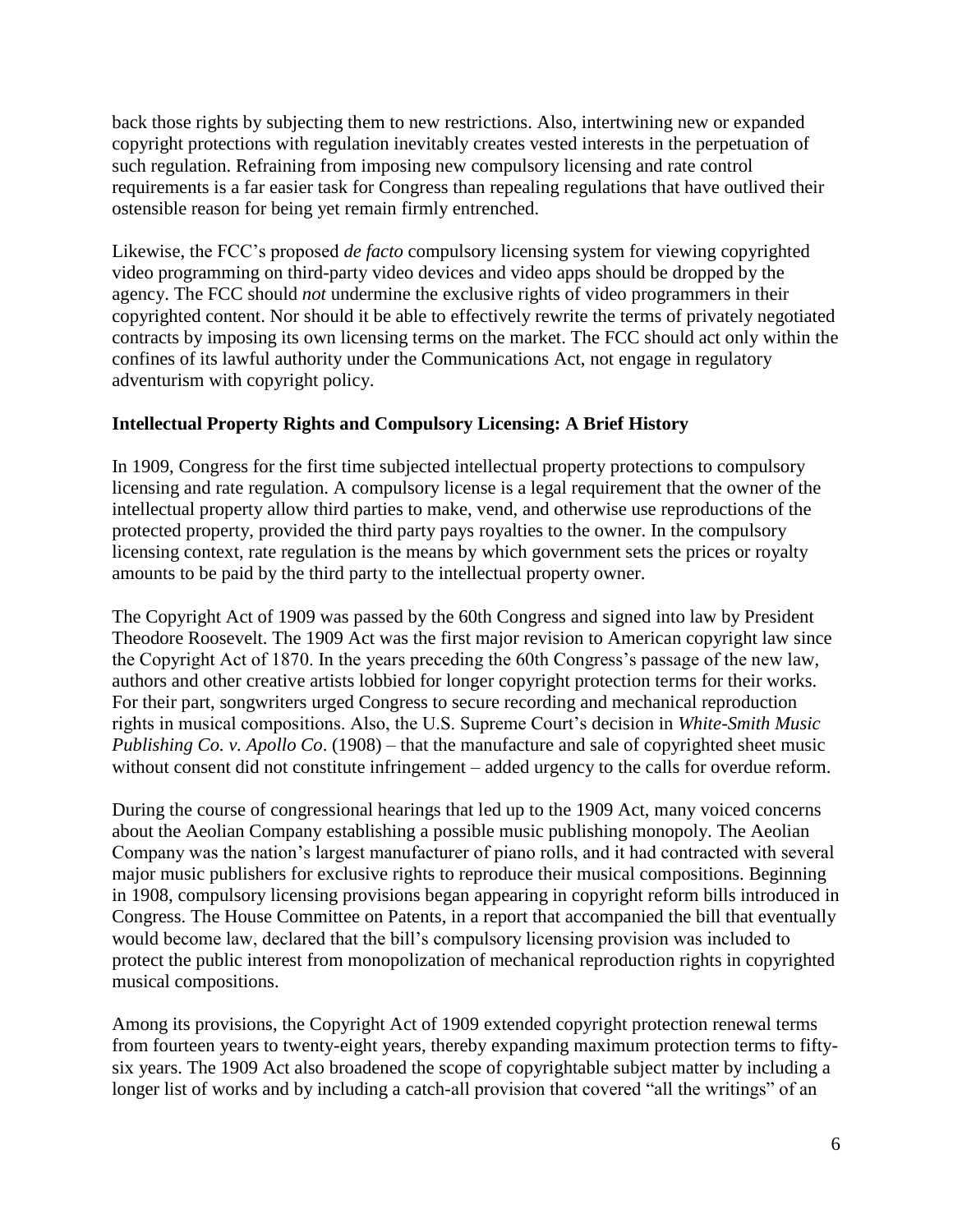author. In addition, the 1909 Act reversed the Supreme Court's decision in *White-Smith Music Publishing Co*. Section 1(e) of the 1909 Act by expressly recognizing that the authors of musical compositions possessed copyright protections in mechanical reproductions (or "phonorecords") of their compositions.

But at the same time it recognized recording and mechanical reproduction rights in musical compositions, the Copyright Act of 1909 subjected those rights to novel restrictions. The 1909 Act established a mechanical licensing provision, whereby songwriters were entitled to royalty payments when mechanical reproductions of their musical compositions were made. Once the songwriter used or permitted a mechanical reproduction of the copyrighted work, "any other person" could "make similar use of the copyrighted work upon payment to the copyright proprietor of a royalty of 2 cents" for each reproduction. Thus, songwriters effectively retained exclusive rights in making the first publication or recording of their musical composition under the 1909 Act. Thereafter, their musical compositions were subject to compulsory licensing and government-set rates governing mechanical reproductions or other copying of the protected work.

Following the 1909 Act, additional facets of copyright protections in music became subject to compulsory licensing and rate regulation. In 1971, simultaneous with its recognition of public performance rights in copyrighted sound recordings, Congress attached to those rights a compulsory licensing and royalty regulation scheme. Additionally, Congress established compulsory licensing and rate regulation concerning digital public performances of musical compositions in the Digital Performance Right in Sound Recordings Act of 1995.

The BMI/ASCAP Consent Decree also imposes a compulsory licensing and royalty rate scheme for public performances of musical compositions. The Consent Decree was entered into between the two major Performance Rights Organizations and the Department of Justice in 1941. Under the supervision of the U.S. District Court for the Southern District of New York, the Consent Decree has been subsequently modified in only limited respects.

Aside from music, Congress has established compulsory licensing for copyrighted video programming. The 1976 Act established a cable compulsory license. Under this license, cable operators are permitted to intercept over-the-air television and radio broadcast signals that are copyrighted and retransmit those signals to their subscribers in distant markets. Similarly, the Satellite Home Viewer Act of 1988 first established the satellite carrier compulsory license. It permits a satellite carrier to intercept over-the-air TV signals – but not radio signals – and retransmit them to their subscribers.

In addition, now pending is a proposal by the FCC to impose a *de facto* compulsory licensing system for viewing copyrighted video programming on third-party video devices and video apps. In essence, the FCC proposes to set the license terms by which copyright owners of video programming would have to make their content and related information available to third parties. The FCC proposes to enforce its bureaucratically-designed license over and against the objections of copyright owners in video programming and despite existing private contracts regarding cable and satellite carriage rights. Of course, the Copyright Act nowhere authorizes the FCC to become a copyright enforcer. Its jurisdictional authority to impose *de facto* compulsory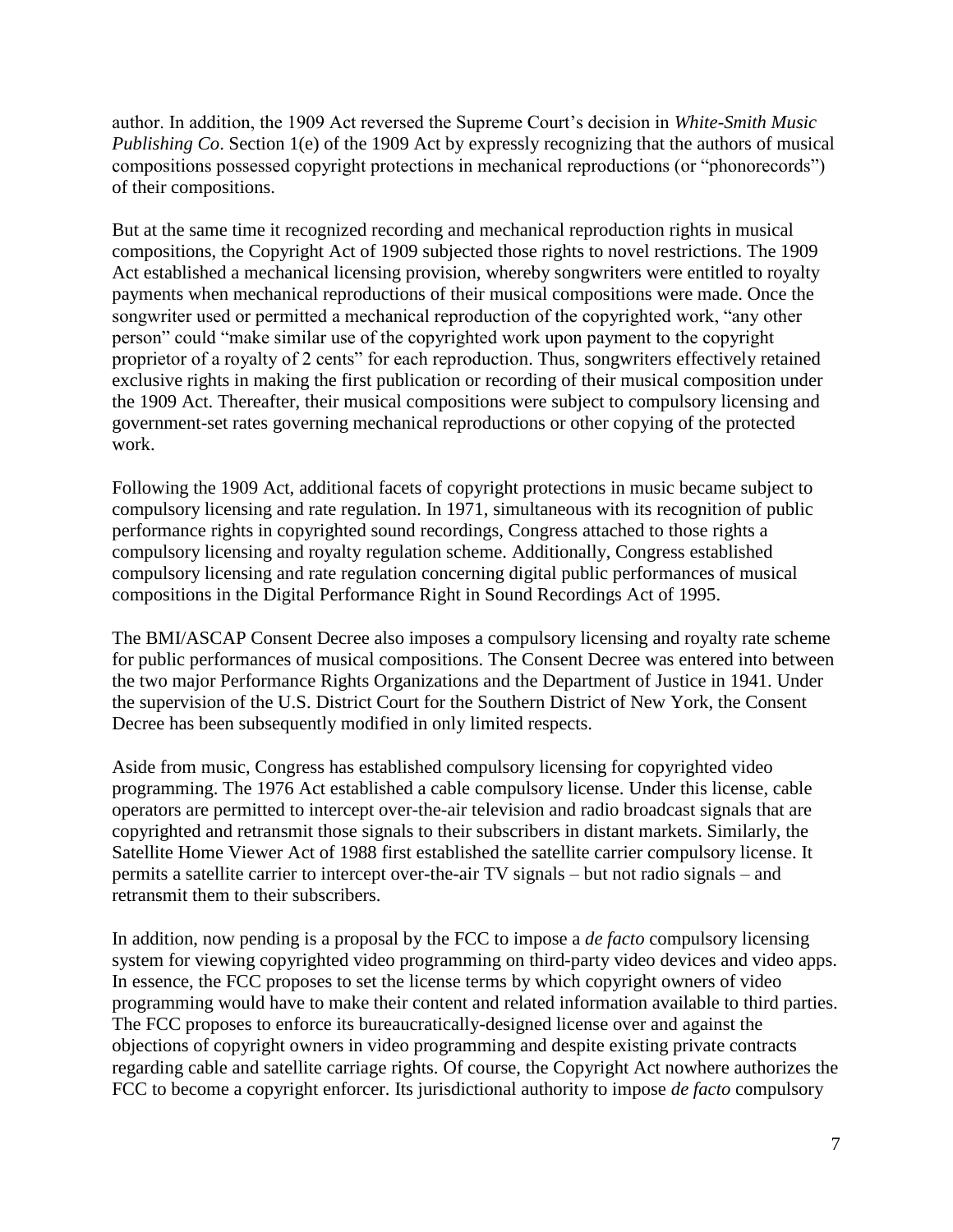licensing on video programming under Section 629 of the Communications Act – addressing competitive conditions in the retail market for cable set-top box and other physical equipment – is extremely dubious, to say the least.

When it comes to intellectual property rights secured by the Constitution, only copyright protections have been subjected to pervasive compulsory licensing and rate regulation schemes. Congress has not broadly imposed compulsory licensing and royalty rate regulation on patent rights, although various patent licensing bills have been introduced. Some foreign countries have compulsory patent licensing schemes. But the United States has resisted compulsory patent licensing systems.

In the Atomic Energy Act, Congress has included compulsory licensing for patents deemed by the Department of Energy to be "of primary importance in the production or utilization of special nuclear material or atomic energy." Similarly, the Clear Air Act also includes a mandatory licensing provision when the Attorney General deems a patent is necessary for persons to comply with the Act, no reasonable alternative methods of compliance exist, and such unavailability might substantially lessen competition or tend to create a commercial monopoly. "In both instances," law professors Ronald A. Cass and Keith N. Hylton have pointed out, "the critical nature of the technology is not enough. Both provisions require a showing that the patent has been withheld from the use at issue." Neither of those provisions has ever been used.

#### **Compulsory Licensing of Intellectual Property Rights is Problematic in Principle**

As a matter of constitutional principle, imposing compulsory licenses and rate controls on copyrights or patent rights is inherently problematic. Subjecting copyrights and patent rights to compulsory licensing and rate controls is at odds with the Constitution's philosophic premises regarding the origin of property and the proper role of government. Moreover, compulsory licensing is seemingly contrary to the constitutional concept of exclusivity expressed in the IP Clause. And compulsory licensing and rate regulation is certainly at odds with the liberty of contract—a policy regarding IP rights that generally prevailed from the First Congress until the Copyright Act of 1909.

#### *Intellectual Property Rights Are Ultimately Rooted in a Person's Labors, Not Government Grants*

It is a bedrock premise of American constitutionalism that individual rights do not come from government, but from "the laws of Nature and of Nature's God." The Declaration of Independence offers the most monumental expression of this premise. The Declaration held it to be self-evident truths "that all men are created equal, that they are endowed by their Creator with certain unalienable Rights, that among these are Life, Liberty, and the pursuit of Happiness." In the view of the Founding Fathers, the pursuit of happiness was closely connected with the acquisition and use of private property. The Declaration explained that government is instituted "to secure these rights."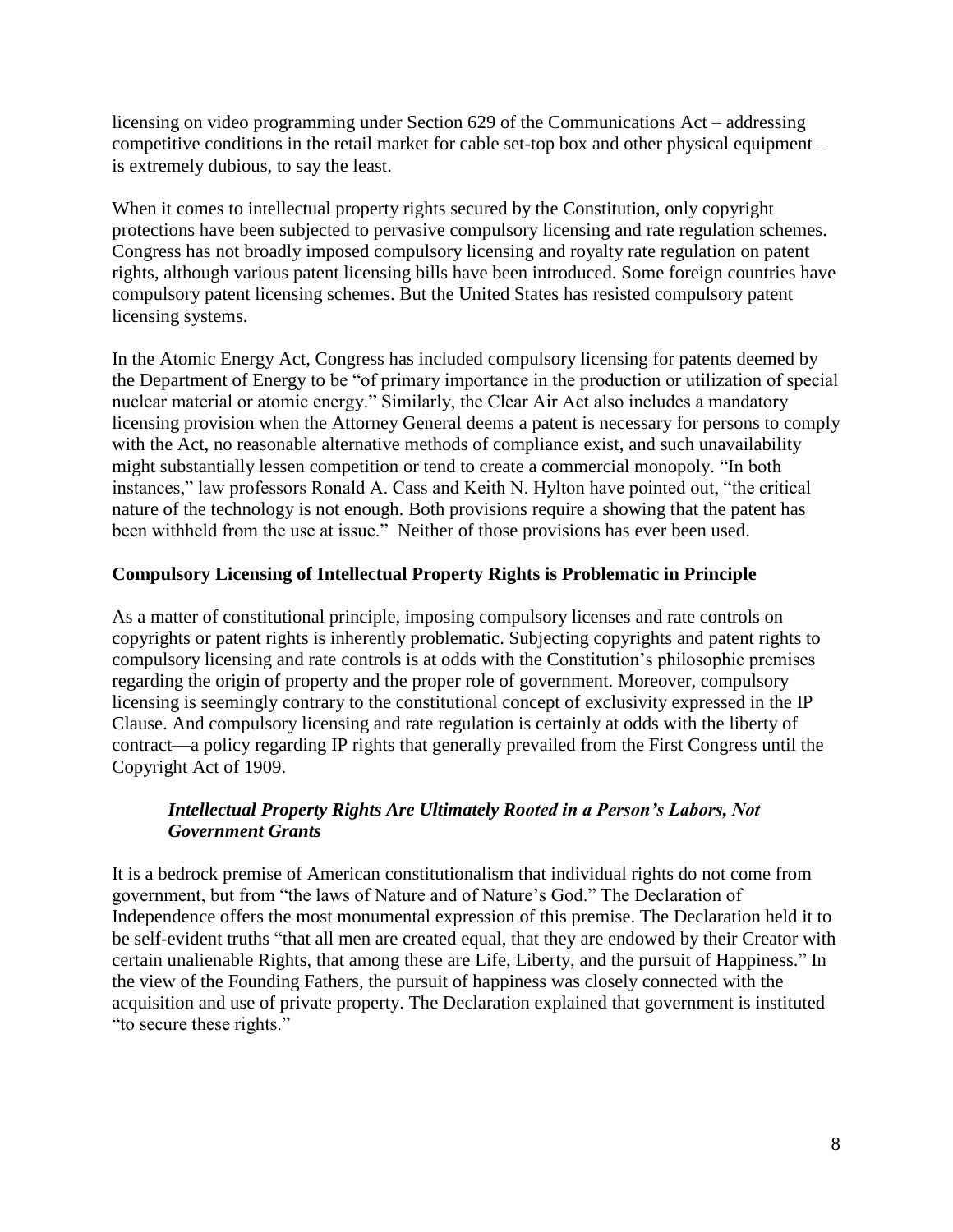Indeed, classic liberal philosophy, common law tradition, and early American constitutional thinking regarded private property as something created by individuals, not government. In this view, individuals create property through their own labors. As 17th century British political philosopher John Locke wrote in his *Second Treatise of Government* (1690), every man's labor belongs to himself. "Whatsoever then he removes out of the state that nature hath provided, and left it in, he hath mixed his labour with, and joined to it something that is his own, and thereby makes it his property." An individual's just claim to the property that results from his or her mixture of labor and resources is based on the law of nature or first principles of practical reasoning – independent of government.

Locke and the American Founders recognized that an individual has, by nature, a right of property in one's self and in one's own labor. According to classic liberal political philosophy, while private property is created by an individual's labor, the institution of property is ultimately rooted in human nature. Or as Chancellor James Kent put it in his *Commentaries on American Law* (1826-1830), "The sense of property is inherent in the human breast."

From the origin of property in one's own labors, it follows that the individual who so labored was entitled to sole possession and use of his or her property. In his essay *On Property* (1792), James Madison defined the concept of property ownership as "that dominion which one man claims and exercises over the external things of the world, in exclusion of every other individual." (Madison's definition was a direct quotation of Sir William Blackstone.) Thus, exclusivity in possession and use is an essential ingredient of property rights.

Moreover, since human nature exists independently of government and property is rooted in human nature, property – including intellectual property – exists independently of government. Francis Lieber described further this order of priority in his *Essays on Property and Labour* (1841):

Property is not the creature of government; but if by government we understand that system of protection, authority, and administered justice which naturally grows up, the stronger and the better defined, the more settled the society becomes, then property precedes government, and the latter arises out of the former. It may be maintained, with far greater truth, that government is the creature of property.

Lieber's statement similarly reflects a central purpose of government in protecting private property rights. This responsibility of government to private property owners was a core principle of the Founding Fathers and was widely reflected in early American constitutionalism. According to this view, the proper role of government is to protect property and enlarge it as society advances. Madison explained in his essay *On Property*: "Government is instituted to protect property of every sort; as well that which lies in the various rights of individuals, as that which the term particularly expresses. This being the end of government, that alone is a *just* government, which *impartially* secures to every man, whatever is his *own*."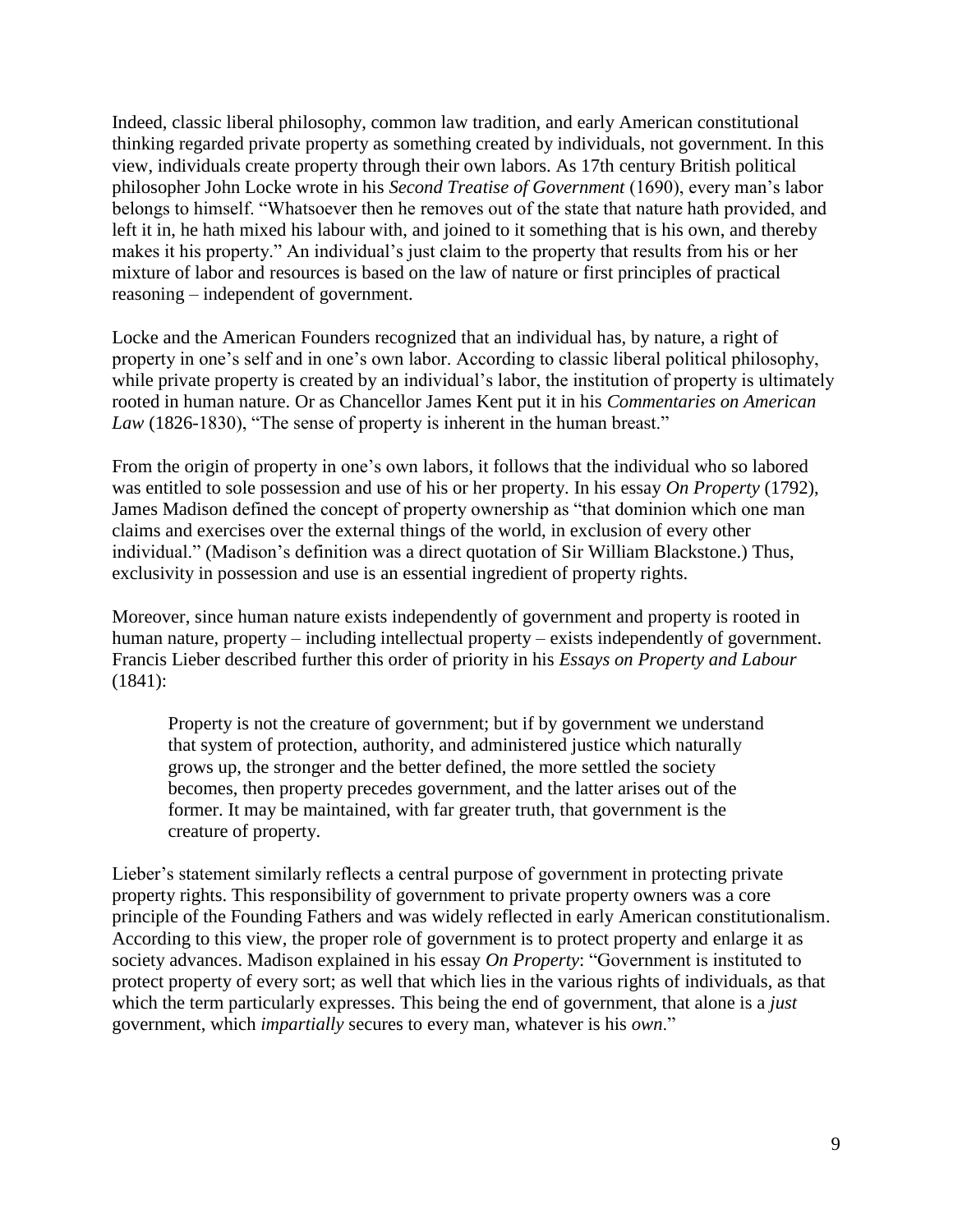The Founding Fathers and early American constitutionalism applied this understanding of property rights – arising out of human nature and created through human labor independently of government established to protect and enlarge it – directly to copyrights and patents. This understanding was the focus of our book, *The Constitutional Foundations of Intellectual Property: A Natural Rights Perspective* (2015). In other words, intellectual property in creative works and inventions is rooted in the nature of humanity. Since humans by nature have selfownership of their own labors, it is their own labors that bring intellectual property into being and give them title to that property and its proceeds.

Early American law writers echoed the view that intellectual property owes its primary existence to human labors and therefore exists independently of government. As Francis Lieber observed in his essay, *On International Copyright* (1840), "the more a producer unites with his manual labor intellectual exertion… the more readily does the universal voice of mankind acknowledge his individual title of property in the product effected by this combination of judgment, agents and material." Therefore: "If there exists any species of property not made by government, but existing by its own spontaneous right, and which requires only to be acknowledged by way of protection on the part of government, it is literary property."

Similarly, New York Congressman and author Gulian C. Verplanck described intellectual property as rooted in human labor. As Verplanck declared to an audience regarding his role in advocating for passage of the Copyright Act of 1831:

I therefore denied that the right of the author or inventor was the mere creation of the positive law of the land. I maintained that the right of property in the productions of intellectual labour was as much founded in natural justice as the right of property in productions of corporeal labour—that he who toils with the mind is as honestly entitled to the fruits of that toil as he who works with the hands.

Identical reasoning was offered by Eaton S. Drone in *A Treatise on the Law of Property in Intellectual Productions* (1879): "Literary property, like all property, has its origin in natural law, and not in legislation; it is, therefore, a natural and not an artificial right."

Importantly, the same core of reasoning applies with respect to inventions as well as creative works. Wrote early American journalist and lawyer Thomas Green Fessenden in his *Essay on the Law of Patents* (1822):

In a moral, as well as a political point of view, the author of a new and useful invention, has the best of all possible titles to a monopoly of the first fruits of his ingenuity. The invention is the work of his hands, and the offspring of his intellect.

Consider also Willard Phillips' explanation in *The Law of Patents for Inventions* (1837):

Though *property* in a discovery, therefore, like that in land, originates in and is created by legislation, the right to such property exists to an imperfect degree, independently of the positive laws." Thus, rather than simply create intellectual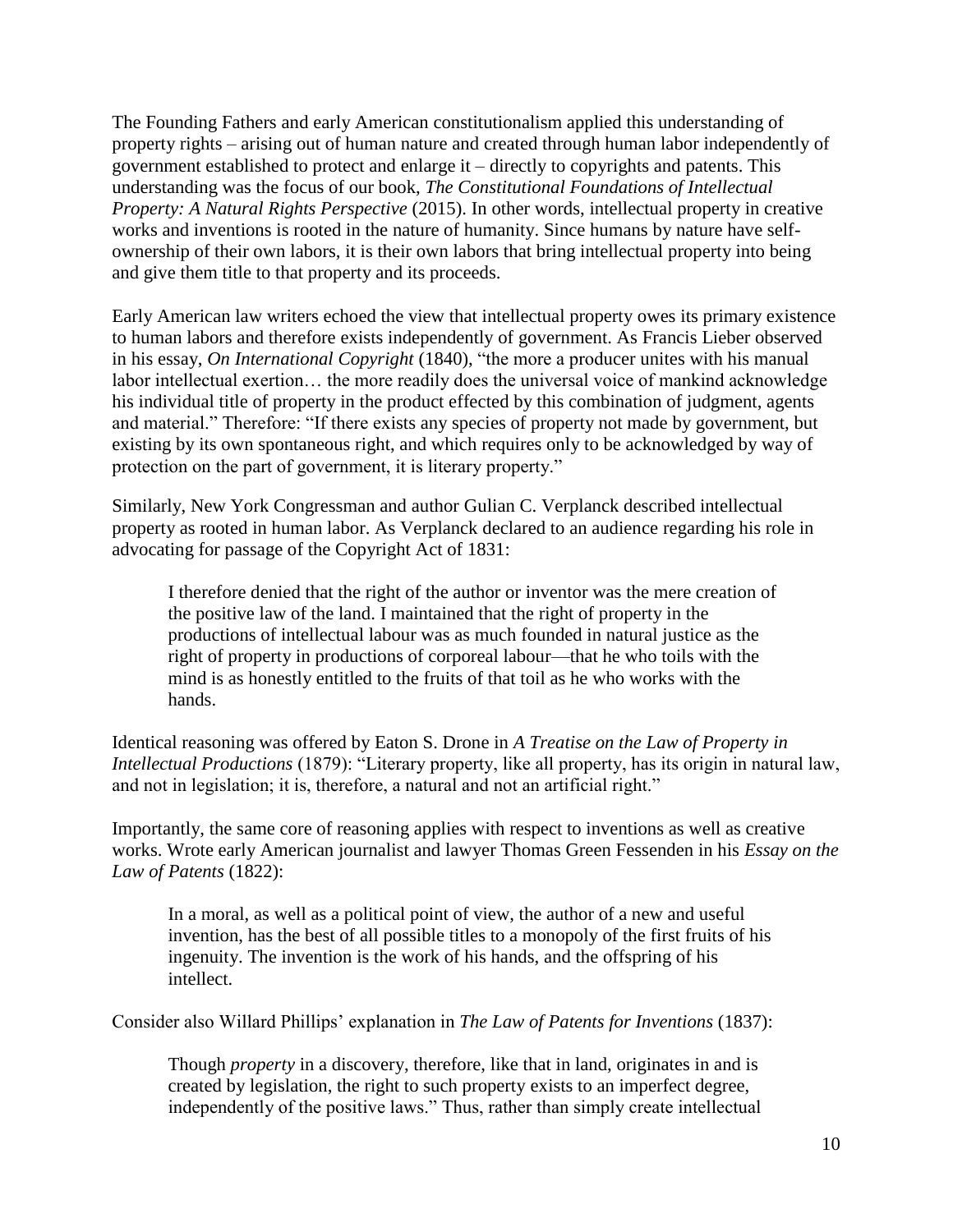property, it is a primary duty of government to secure intellectual property – that is, to clarify its scope and to protect it, as well as to provide opportunity for its acquisition and enlargement it through law and the administration of justice.

Given early American constitutionalism's concept of property rights – which regarded exclusivity in possession and use as essential ingredient of ownership – and its application of that concept to intellectual property, exclusivity is therefore a core component of both copyright and patent rights. At first blush, restricting or conditioning property rights – including intellectual property rights – through compulsory licensing and rate regulation certainly appears contrary to the idea of exclusivity in a property owner's use of his or her property. At the very least, such regulatory incursions on property rights are departures from property rights principles and therefore require justification.

Compulsory licensing is also seemingly in conflict with the idea that property – including intellectual property – precedes government and is not merely contrived by government. Compulsory licensing and rate regulation of IP fits more comfortably in a paradigm that regards property rights as mere creatures of government, bestowed at its own discretion and unconstrained by antecedent principles of justice. If government creates IP rights then it should be of little or no moment if government places restrictions or conditions on the use of those government-bestowed rights. Likewise, compulsory licensing and rate regulation of IP makes more sense if it is regarded as a special privilege or monopoly charter bestowed by government.

But as previously indicated, property rights – including IP rights – are grounded in human nature and in human labor, in particular. According to those philosophical premises, property rights are not mere government creations but are to be secured and enlarged by government operating according to the rule of law. As we described in our *FSF Perspectives* paper ["The Public](http://freestatefoundation.org/images/The_Public_Contract_Basis_of_Intellectual_Property_Rights_041816.pdf)  [Contract Basis of Intellectual Property Rights,](http://freestatefoundation.org/images/The_Public_Contract_Basis_of_Intellectual_Property_Rights_041816.pdf)" the Constitution secures IP rights by virtue of a public contract. Even so, it is the labor of the author or inventor that brings the property into existence. Contract is the mechanism that binds both creative artist or inventor and the government on behalf of the people. Creative artists and inventors obtain copyright and patent right protections and thereby perfect their exclusive rights in consideration for disclosure of their creative works or inventions by complying with application and registration requirements. Moreover, as we explained in Chapter 4 our book, *[The Constitutional Foundations of Intellectual](https://www.amazon.com/Constitutional-Foundations-Intellectual-Property-Perspective/dp/1611637090)  [Property: A Natural Rights Perspective](https://www.amazon.com/Constitutional-Foundations-Intellectual-Property-Perspective/dp/1611637090)* (2015), the Founding Fathers did *not* regard copyrights and patent rights like trade franchises or other monopolies bestowed by the British Crown. Rather, they regarded those rights as limited protections for creative artists and inventors, leaving other individuals free to seek exclusive protections for their own creative works and inventions.

Of course, American constitutionalism is hardly limited to immediate deductions from first principles. Experience, circumstances, and practical consequences also shape the application of those principles. Philosophical and historical reflection is primarily useful for understanding how to interpret the Constitution's meaning and how to construe its provisions to apply to particular circumstances. And as will be seen, the text of the Constitution offers additional reason for being skeptical of the legitimacy of compulsory licensing and rate regulation of intellectual property.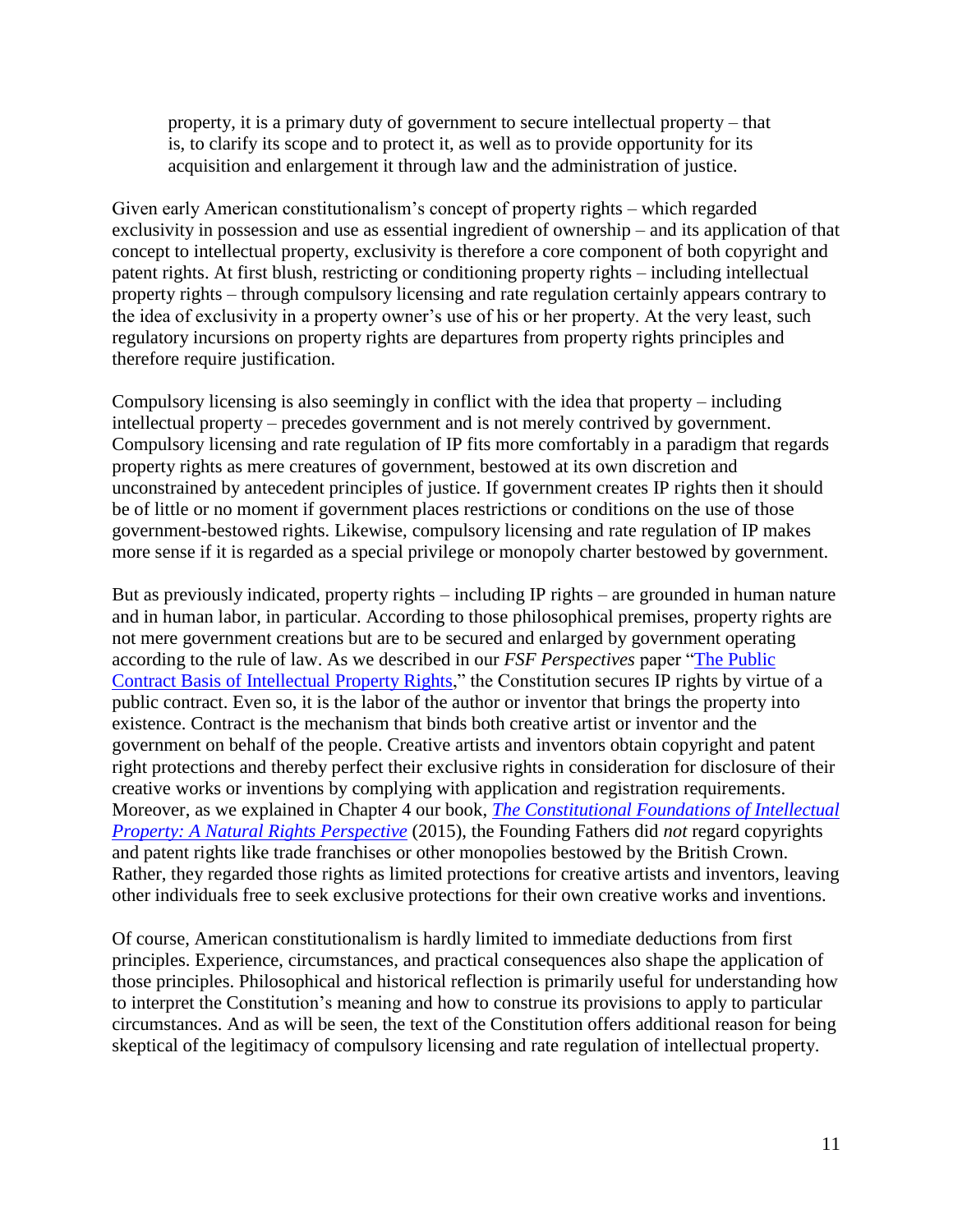#### *Compulsory Licensing of Intellectual Property Rights Appears Inconsistent with the Text of the IP Clause*

The Constitution's Article I, Section 8, Clause 8 IP Clause confers on Congress power to "To promote the Progress of Science and useful Arts, by securing for limited Times to Authors and Inventors the exclusive Right to their respective Writings and Discoveries." Over the years, observers have occasionally remarked that the IP Clause's use of the term "securing" refers to pre-existing rights rather than something merely created by Congress. This rendering makes the IP Clause's use of "securing" IP rights consistent with the Declaration of Independence's use of "secure" to characterize government's role in safeguarding the inalienable rights belonging to all men. Moreover, the Constitution expressly reflects the underlying concept of "exclusive Right" concerning copyrights and patents. The IP Clause expressly restricts the exclusive rights of authors and inventors to "limited Times." But duration is the only restriction countenanced in the Constitution.

Thus, the Constitution's text weighs against the idea that Congress possesses the power to impose compulsory licensing and rate regulation on copyrights and patent rights. On its face, it is unlikely that the power to secure exclusive rights to authors and inventors entails a congressional power to make those rights subject to non-exclusive provisos regarding who can license the IP rights being secured.

### *Compulsory Licensing and Rate Regulation of Intellectual Property Rights is Inconsistent with Liberty of Contract*

In addition, it is also unlikely that Congress's power to secure exclusive rights in IP entails the power to curtail the author's or inventor's discretion regarding what prices they can charge to licensees of their IP. This conclusion is bolstered by early congressional practices favoring liberty of contract regarding copyrighted works, including Congress's rejection of British rate control provisions regarding copyrighted books.

Great Britain's Statute of Anne (1710) included a complaint process for challenging the prices of copyrighted books and allowing government officials to set rates. It provided that if any booksellers or printers "shall… set a price upon, or sell, or expose to sale, any book or books at such a price or rate as shall be conceived by any person or persons to be too high and unreasonable; it shall and may be lawful for any person or persons, to make complaint thereof" to any one of several named government officials, including the archbishop of Canterbury, the lord keeper of the great seal of Great Britain, or the lord bishop of London. And "if upon such enquiry and examination it should be found, that the price of such book or books is inhaunced, or any wise too high or unreasonable," then such official held "full power and authority to reform and redress the same, and to limit and settle the price of every such printed book and books, from time to time, according to the best of their judgments, and as to them shall seem just and reasonable."

Members of the First Congress were undoubtedly aware of the Statute of Anne. Indeed, the Copyright Act of 1790 was in some respects patterned after the Statute of Anne. Both statutes, for instance, provided authors of creative works initial protection terms of fourteen years.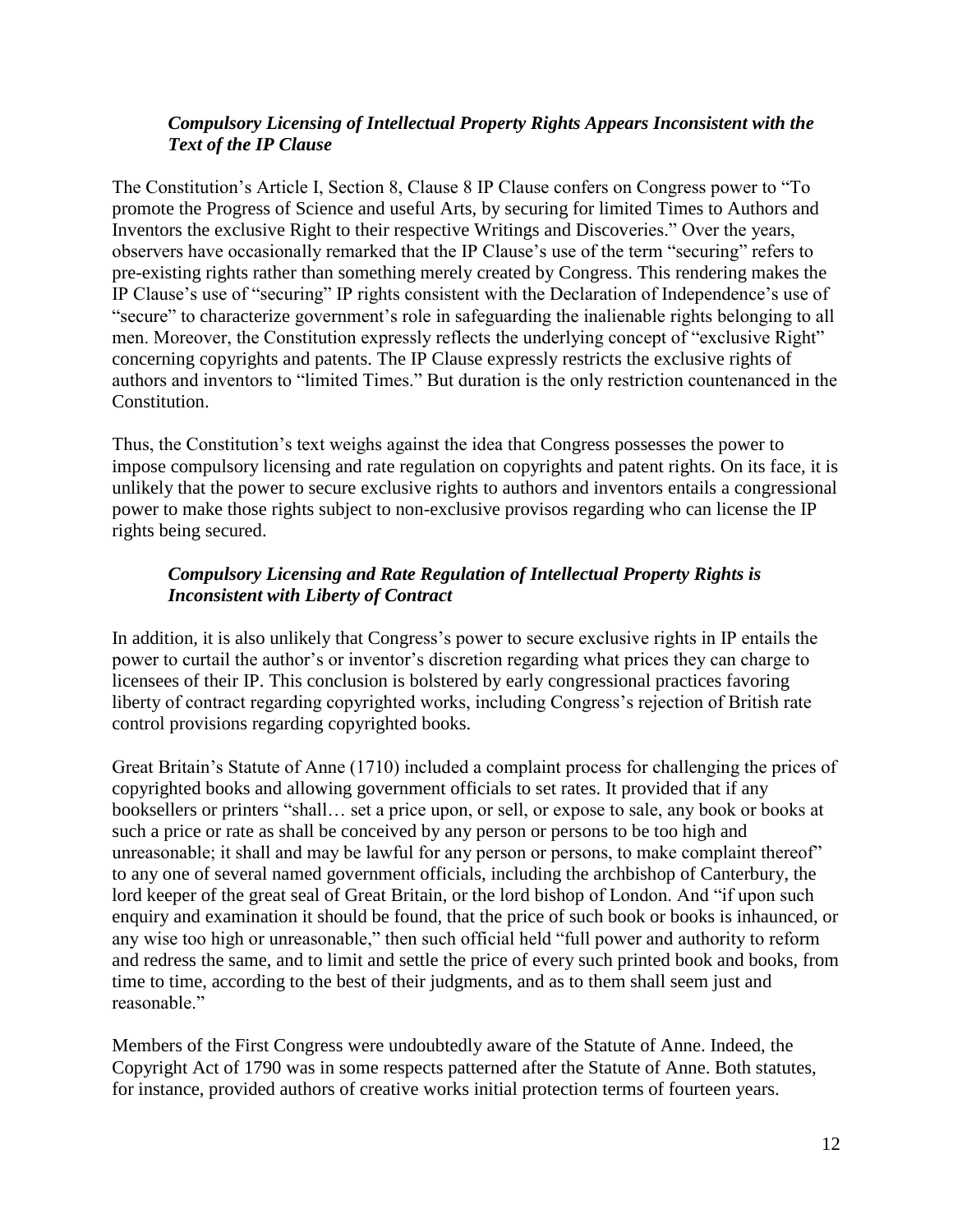Significantly, however, the First Congress rejected the idea of rate controls for copyrighted works in adopting the 1790 Act. Absence of government regulation of prices for copyrighted works constitutes an important characteristic of early American constitutionalism's understanding of exclusive rights. In his *Commentaries on American Law*, Chancellor James Kent remarked on the difference between the Statute of Anne and the 1790 Act with respect to rate controls:

The act of Congress has no such provision; and it leaves authors to regulate, in their discretion, the number and price of the books, calculating (and probably very correctly) that the interest an author has in a rapid and extensive sale of his work, will be sufficient to keep the price reasonable, and the market well supplied.

The First Congress and later Congresses built on the constitutional concept of exclusivity in IP rights. The Copyright and Patent Acts of 1790 expressly recognized the rights of authors and inventors to freely assign their creative works and inventions. Over the century that followed, amendments to federal copyright and patent laws by Congress retained the concept of exclusivity in IP rights. U.S. Supreme Court decisions in the 19th and early 20th centuries similarly recognized the general rule of liberty of contract when it came to outright exchanges or licensing agreements by copyright and patent right holders. This constitutional policy favoring free exchange of copyright and patent rights was the subject of our *FSF Perspectives* paper ["Liberty](http://www.freestatefoundation.org/images/Liberty_of_Contract_and_the_Free_Market_Foundations_of_Intellectual_Property_072916.pdf)  [of Contract and the Free Market Foundation of Intellectual Property.](http://www.freestatefoundation.org/images/Liberty_of_Contract_and_the_Free_Market_Foundations_of_Intellectual_Property_072916.pdf)"

Indeed, liberty of contract is a necessary component of the exclusive rights that copyright and patent right owners hold in the use and exchange of their intellectual property. The individual who labored to produce a creative work or an invention – or who lawfully obtained all rights in the intellectual property – is entitled to decide whether or under what terms it will be used or not used.

But compulsory licensing removes critical incidents of property ownership. Under a compulsory licensing system the holder of a copyright or patent right no longer has control over whether or under what conditions their intellectual property can be used. The IP owner no longer has discretion regarding who can license the creative work or invention. And the IP owner loses control over the price or value they can demand in exchange for licensing usage. Thus, compulsory licensing and rate controls are at odds with the longstanding constitutional policy of liberty of contract because they curtail the exclusive rights of copyright and patent holders to assign or exchange their intellectual property.

#### **Compulsory Licensing and Rate Regulation of Intellectual Property Rights is Contrary to Classic Principles of Rate Regulation**

Although the Copyright Act of 1909's compulsory licensing and rate regulation provisions were never subject to constitutional challenge in court, constitutional objections were sporadically voiced in the years surrounding its adoption. Infringements of the exclusive rights of copyright holders under the IP Clause were among the objections leveled against those provisions of the 1909 Act. Nonetheless, it is worth considering the significant extent to which the 1909 Act deviated from exclusive property rights and liberty of contract principles that reigned for more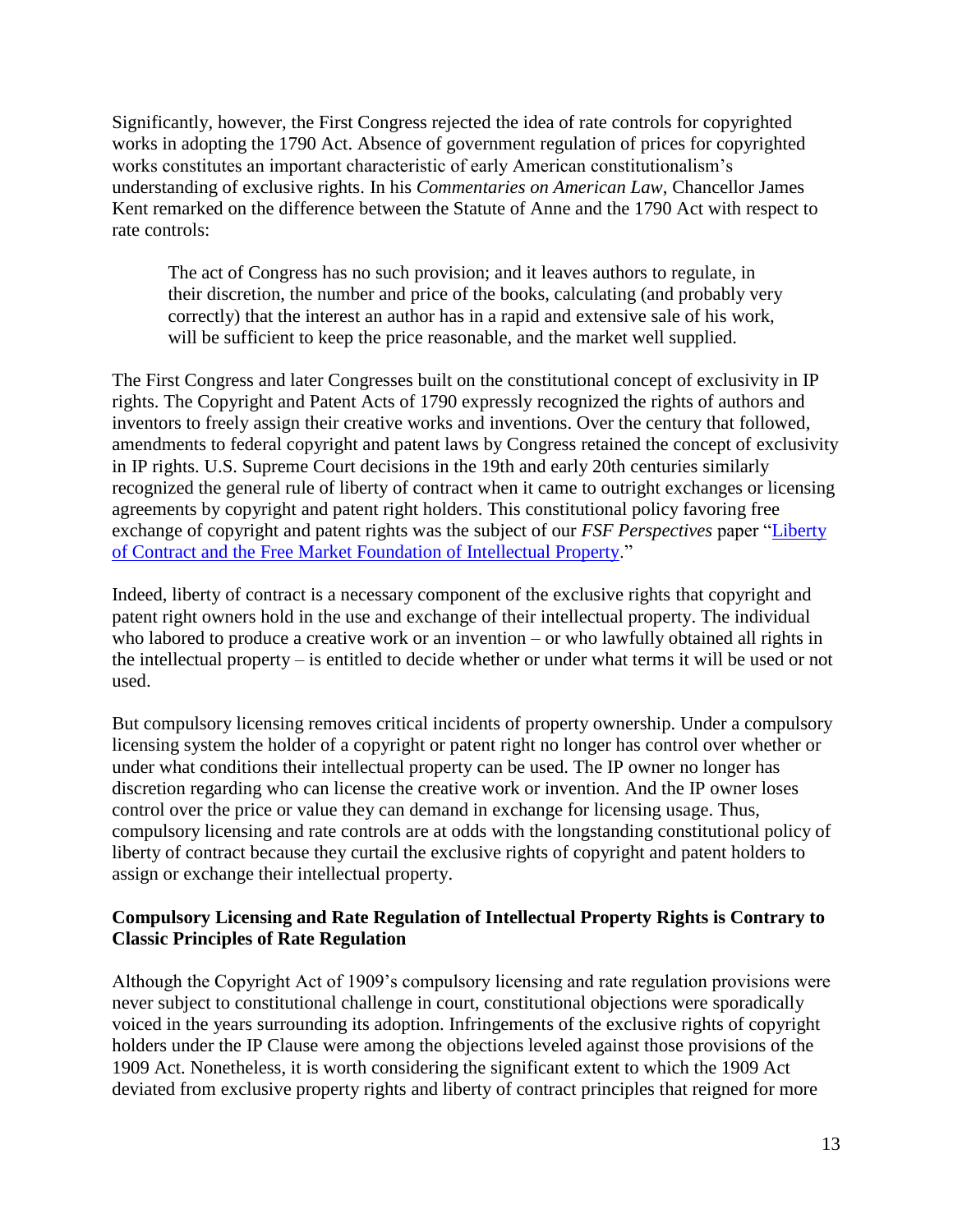than a century in American copyright law. In particular, such deviation is revealed by the extent to which compulsory licensing and rate regulation provisions of the 1909 Act departed from classic principles of rate regulation – then a recognized part of American constitutional jurisprudence.

The Interstate Commerce Act (1887), which established the Interstate Commerce Commission (ICC), was the first major federal rate-control statute. It declared that interstate railroad shipment rates "shall be reasonable and just; and every unjust and unreasonable charge for such service is prohibited and declared to be unlawful." However, the Supreme Court decided in *Interstate Commerce Commission v. Cincinnati, New Orleans & Texas Pacific Railway Company* (1897) that the ICC lacked the power to fix rates, having only the power to assess the reasonableness of rates established by railroads. For that matter, even the ICC's power to review rates were circumscribed out of regard for private property rights protected by the Due Process Clauses of the Fifth and Fourteenth Amendments. Supreme Court decisions such as *Minnesota Rate* (1890) and *Smyth v. Ames* (1898) recognized that rates must be based on the "fair value" of a railroad's property and thereby ensure a "fair return" in order to be "reasonable" rates. The Elkins Act of 1903 added the ICC's power over prices only insofar banned rebates to preferred large companies in interstate railroad shipments. Congress formally conferred on the ICC powers to set "just and reasonable" maximum rates for interstate commercial services such as railroads, telephones, and telegraphs by passing the Hepburn Act of 1906. Even then, ICC powers to fix maximum rates were subject to due process requirements regarding fair return and reasonableness previously recognized in Supreme Court jurisprudence. According to historian Morton Keller, "[t]he ICC could lay fair claim to being the strongest and most interventionist of American regulatory agencies in the early twentieth century."

Compared to other ratemaking powers that Congress conferred upon the ICC in the late 19th and early 20th centuries, the controls Congress established in the Copyright Act of 1909 are particularly onerous. The degree to which it controlled prices and restricted returns to property rights owners – in this case, owners of intellectual property – was far more extensive. Rather than establish a body to review rates or prescribe a formula for ensuring reasonable rates offering a fair return, the 1909 Act fixed royalty rates for music compositions at \$0.02 cents per mechanical reproduction, and provided no inflation index.

The 1909 Act also departed from classic principles of rate regulation regarding the categories of business that may properly be subject to rate regulation. Late 19th and early 20th century American constitutional jurisprudence permitted but also limited regulation of private property used in connection with a "business affected with a public interest." That jurisprudence reflected a deep respect for private property rights, backed by longstanding common law precedents.

In *Munn v. Illinois* (1877), a landmark Supreme Court decision regarding rate regulation, Chief Justice Morrison Waite briefly traced "the principles upon which this power of regulation rests." "Looking, then, to the common law, from whence came the right which the Constitution protects," Waite wrote, "we find that when property is 'affected with a public interest, it ceases to be *juris privati* only." A Latin term, *juris privati* means "of private right." Waite quoted from passages by Sir Matthew Hale, Lord Chief Justice of England, including *De Portibus Maris*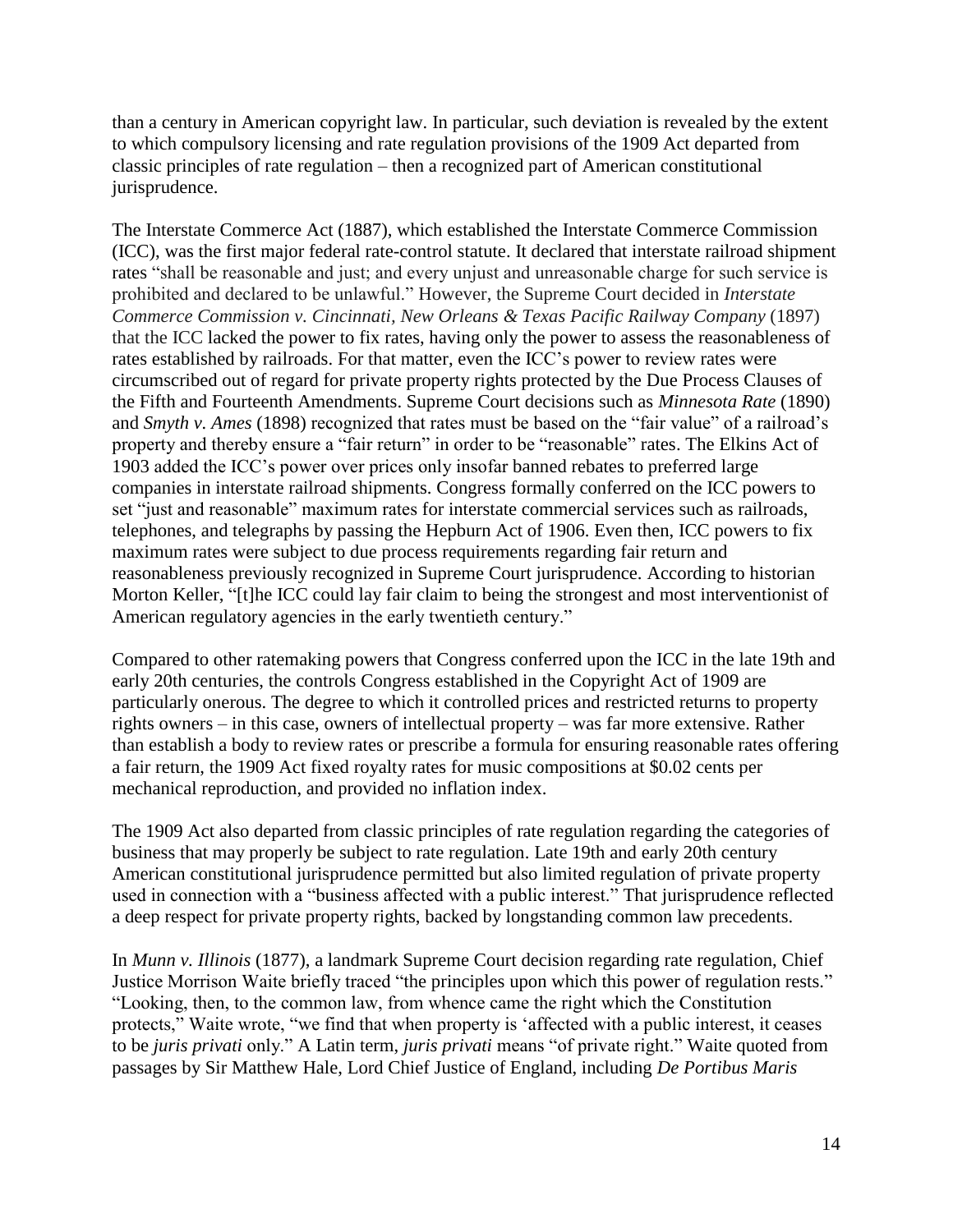(1670). The title translates as "The Gates of the Sea." According to Hale, when a subject of the Crown has a public wharf on license from the King, or dedicates his own private wharf to the public, he must allow all to use it, and only subject it to reasonable charges.

Waite wrote in *Munn* that "De Portibus Maris... has been accepted without objection as an essential element in the law of property ever since" its publication over 200 years prior. Thus, "[p]roperty does become clothed with a public interest when used in a manner to make it of public consequence, and affect the community at large." Further, Waite concluded that "In countries where the common law prevails, it has been customary from time immemorial for the legislature to declare what shall be a reasonable compensation under such circumstances, or, perhaps more properly speaking, to fix a maximum beyond which any charge made would be unreasonable." *Munn* thereby established non-discrimination and reasonable rates as among the regulatory requirements that could be imposed upon businesses affected with a public interest.

Waite also described the duty of courts in considering legal challenges to rate regulations in Munn. The judicial duty, according to Waite, is to ascertain whether the private property at issue and the business enterprise carried in connection with that property come within the operation of the principle that private property devoted to a public use is subject to public regulation. In other words, the question for courts to decide is whether the type of business being operated met the legal definition of a business affected with a public interest. "The controlling fact is the power to regulate at all," explained Waite. "If that exists, the right to establish the maximum of charge, as one of the means of regulation, is implied."

Over the half-century that followed *Munn*, the Supreme Court elaborated on its jurisprudence concerning rate regulation of businesses affected with a public interest. In *Wolff Packing Co. v. Court of Industrial Relations* (1923), Chief Justice William Howard Taft summarized three categories of businesses that were properly considered to be affected with the public interest and therefore properly subject to rate regulation:

- (1) Those [businesses] which are carried on under the authority of a public grant of privileges which either expressly or impliedly imposes the affirmative duty of rendering a public service demanded by any member of the public. Such are the railroads, other common carriers and public utilities.
- (2) Certain occupations, regarded as exceptional, the public interest attaching to which, recognized from earliest times, has survived the period of arbitrary laws by Parliament or Colonial legislatures for regulating all trades and callings. Such are those of the keepers of inns, cabs and grist mills.
- (3) Businesses which though not public at their inception may be fairly said to have risen to be such and have become subject in consequence to some government regulation. They have come to hold such a peculiar relation to the public that this is superimposed upon them. In the language of the cases, the owner by devoting his business to the public use, in effect grants the public an interest in that use and subjects himself to public regulation to the extent of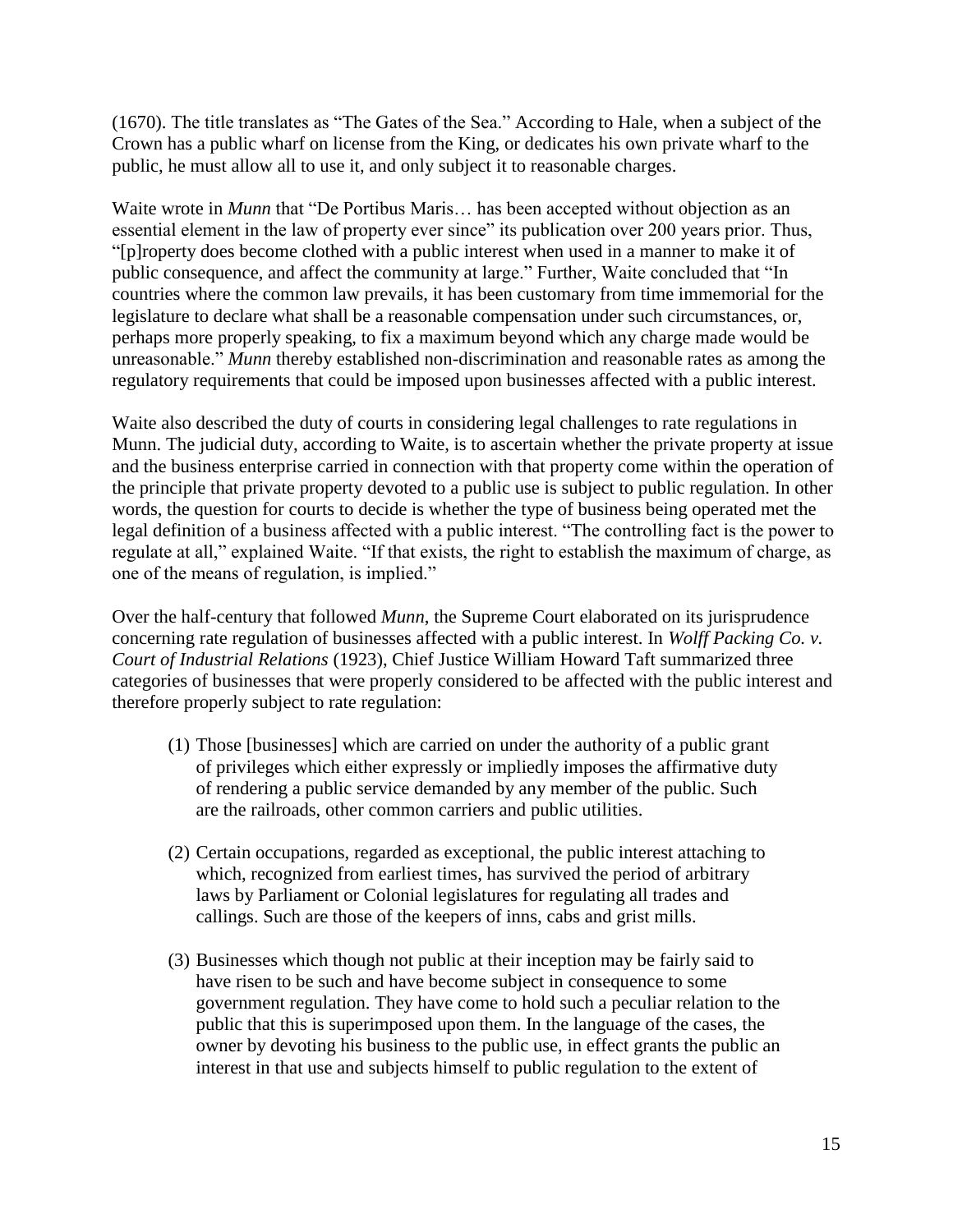that interest although the property continues to belong to its private owner and to be entitled to protection accordingly.

Copyrighted creative works do not fit within the conceptual categories of property that are properly subject to rate regulation, according to classic Supreme Court doctrine regarding businesses affected with a public interest. Put another way, copyrighted creative works are not the type of property used specifically for furtherance of businesses affected with a public interest.

It is obvious enough that copyrighted works are not the type of property that is central to the functions of "railroads, other common carriers and public utilities." And it is equally obvious that copyrighted works are not the type of property that is central to the functions of "inns, cabs and grist mills." Undoubtedly, common carriers, public utilities, or other "exceptional occupations" can become copyright holders. Yet, copyright ownership is merely incidental to such enterprises. While the primary business operations of common carriers and the like may be subject to nondiscrimination and rate requirements, those incidental activities may not under classic Supreme Court jurisprudence.

Moreover, copyright protections cannot be subject to any "affirmative duty of rendering a public service demanded by any member of the public." Nor can a copyright holder grant the public an interest in a creative work that subjects the protected work to rate regulation. Simply put, copyright protections don't conform to those categories of property used by business activities affected with the public interest that may be subject to regulations concerning licensing or royalty rates. Certainly, there is nothing in songwriting or sound recording that gives rise to affirmative duties of public service.

Congress's establishment of compulsory licensing and rate regulation in the 1909 Act, thus appears to constitute an unfortunate realization of the concerns expressed by Justice Stephen Field in his dissent in *Munn v. Illinois*. In his dissent, Field worried that the *Munn* majority opinion was not sufficiently protective of private property from incursions by legislative majorities:

The public is interested in the manufacture of cotton, woolen, and silken fabrics, in the construction of machinery, in the printing and publication of books and periodicals, and in the making of utensils of every variety, useful and ornamental; indeed, there is hardly an enterprise or business engaging the attention and labor of any consideration portion of the community, in which the public has not an interest in the sense in which that term is used by the court in its opinion.

To be sure, every type of business – including industries especially dependent upon copyrighted works and patented inventions – may be subject to police power regulations intended to protect public safety and health. Yet it is exceedingly difficult to justify the 1909 Act's compulsory licensing of musical composition according to classic principles of rate regulation. And the 1909 Act constitutes an unfortunate instance of over-regulating enterprise in the name of the public interest, just as Field feared.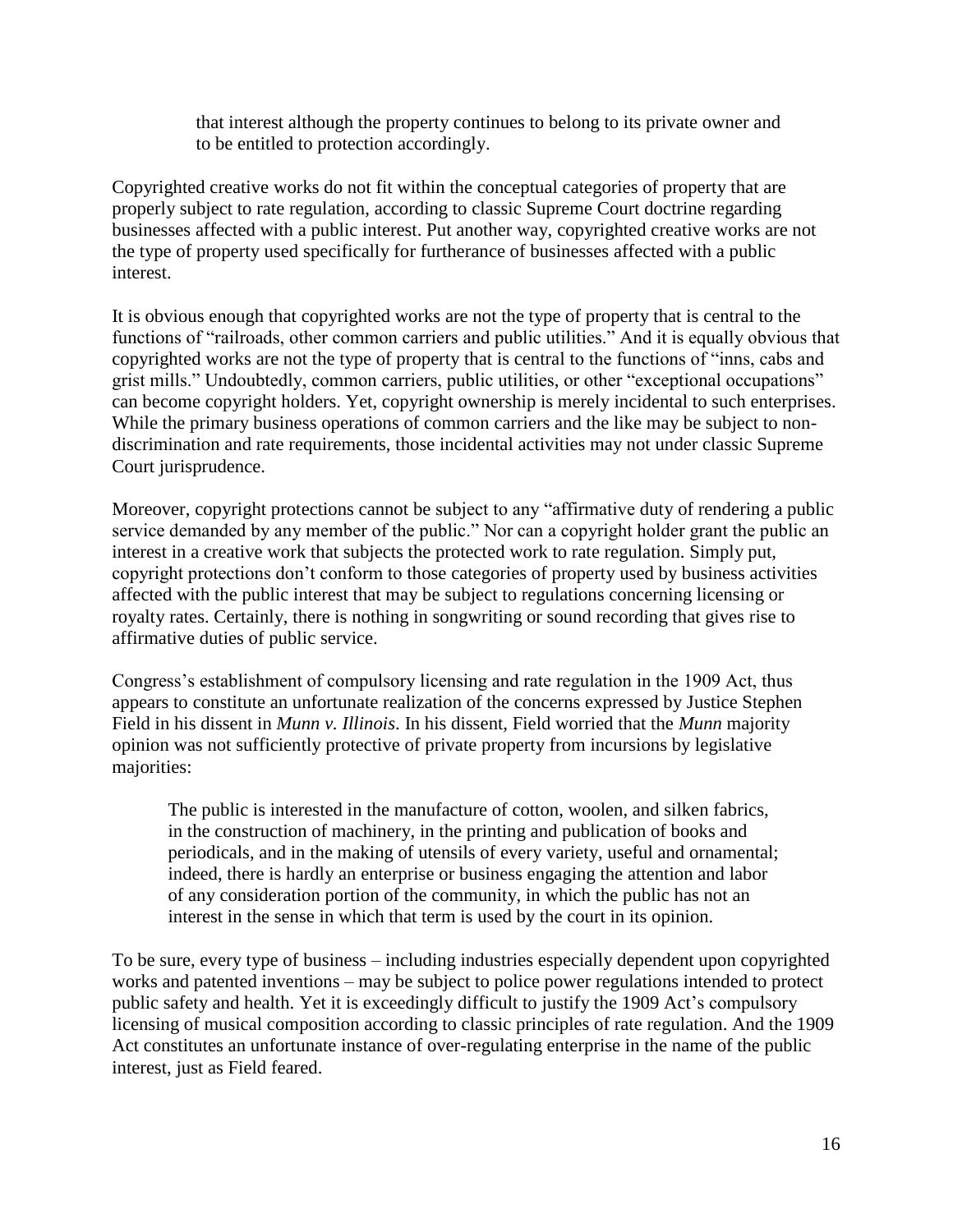Had copyright law ever permitted individuals to obtain copyright protections in facts, ideas, public documents, or information that is in the public interest, then one could perhaps generate hypotheticals in which a copyright holder would have an affirmative duty to serve all members of the public by licensing its copyrighted work or otherwise making it available at a regulated rate. But that is surely not the history or the reality. Indeed, the federal government cannot obtain copyright protections in public documents and records. Nor may it confer copyright protections in public documents or records on public officials, employees, or private contractors. In *Wheaton v. Peters* (1834), Justice John McLean wrote "the Court is unanimously of opinion that no reporter has or can have any copyright in the written opinions delivered by this Court, and that the judges thereof cannot confer on any reporter any such right." Courts the 19th century uniformly held, on public policy grounds, that individuals could not obtain copyright protections for public documents and records. In the Printing Act of 1895, Congress expressly provided that "no Government publications shall be copyrighted." The Copyright Act of 1909 contained similar prohibitions.

To be sure, the third category identified by Chief Justice Taft in *Wolff Packing* – involving businesses that become quasi-public in consequence of the owner devoting the business to the public use – is the least clearly defined. However, Taft added some certainty by his observation that: "In nearly all the businesses included under the third head above, the thing which gave the public interest was the indispensable nature of the service and the exorbitant charges and arbitrary control to which the public might be subjected without regulation." Similarly, Taft described the category as applying to scenarios "when the public becomes so peculiarly dependent upon a particular business that one engaging therein subjects himself to a more intimate public regulation."

Here again, the limited scope of copyright protection – confined to particular tangible expressions of ideas – avoids scenarios by which the public becomes peculiarly dependent upon certain protected creative works. No barriers to entry prohibit others from creating their own creative works and obtaining copyright protections. More specifically, however popular or well liked they may be, neither individual songwriters nor sound recording artists become indispensably necessary to the public interest so as to turn their activities into businesses affected with a public interest.

In the New Deal era the Supreme Court swept away the concept of a "business affected with the public interest." In its place, the Supreme Court substituted a broader "arbitrariness" standard for rate regulation of any business concern. While current Supreme Court jurisprudence marks the outer boundaries of what is deemed constitutionally permissible, the IP Clause ultimately charges Congress with securing copyright protections. For members of Congress interested in constructing copyright policy on a property rights foundation, consideration of classic rate regulation principles regarding businesses affected with a public interest offers a useful perspective.

Brief examination of those principles supplies a means for gauging the extent to which compulsory licensing and rate regulation is antithetical to exclusive nature of rights in creative works that the Constitution contemplated. Indeed, calls for reform or repeal of compulsory licensing for copyrighted musical compositions and sound recordings cannot be dismissed lightly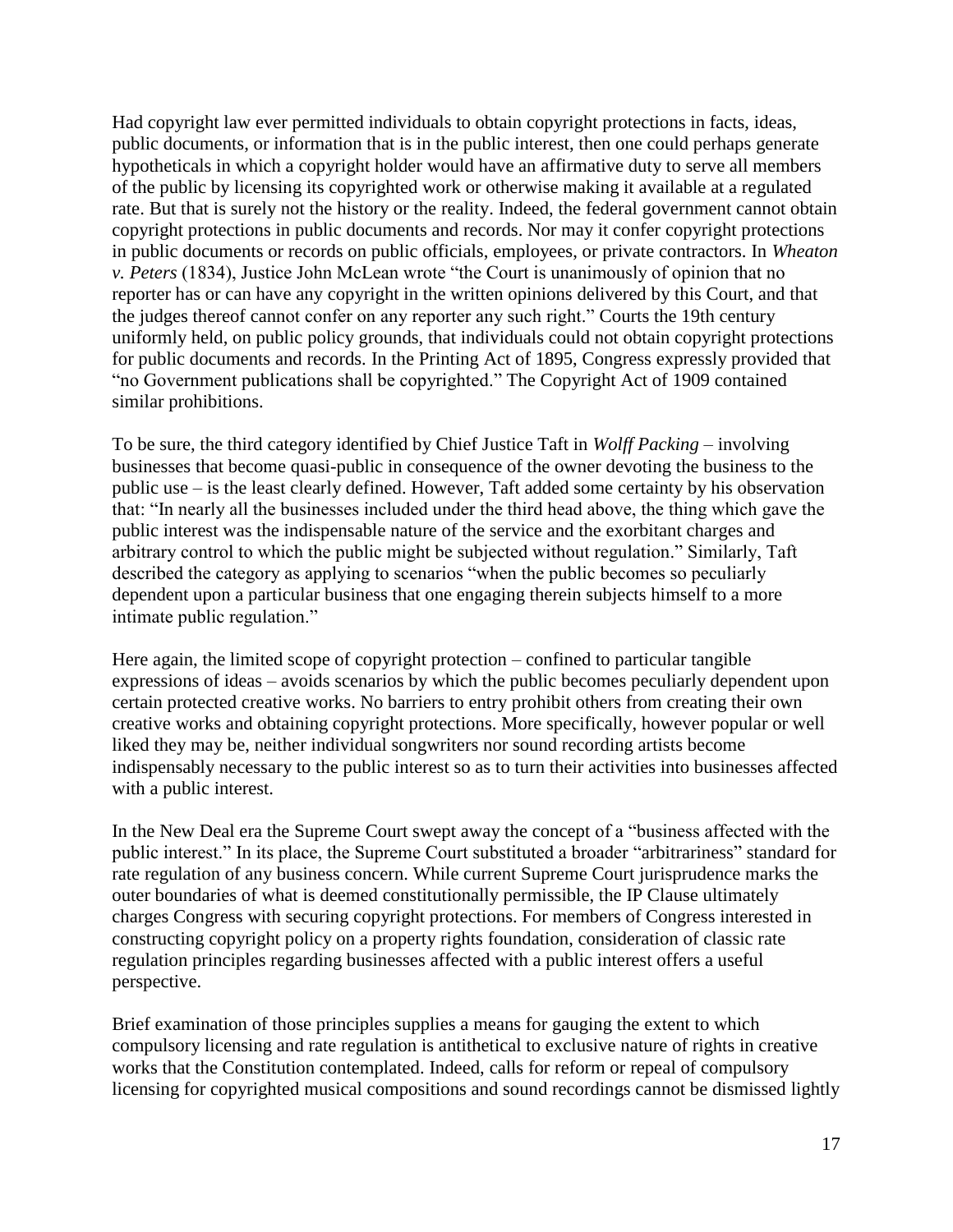when they cannot even be justified by those principles that were historically used to defined regulations of businesses affected with a public interest. Reform or repeal of copyright compulsory licensing and rate regulation by no means calls the idea of regulation itself into question. Such repeal or reform is hardly a *laissez faire* notion. Targeted regulation may be justifiable in many economic and business contexts, but justification for compulsory licensing and rate regulation of copyrighted works is considerably lacking.

#### **Compulsory Licensing of Intellectual Property Rights Presents Practical Problems**

The compulsory licensing and rate regulation scheme that federal copyright law currently imposes on musical compositions and sound recordings poses serious practical problems.

#### *Arbitrariness*

First, Congress's compulsory licensing and rate regulation system for sound recordings has been applied in a profoundly arbitrary manner. Indeed, the current regulatory scheme regarding performance royalties for owners of copyrighted sound recordings epitomizes arbitrariness. As a general matter, current federal copyright law recognizes that public "performances" of sound recordings by commercial music service providers entitle owners of sound recordings to performance royalty payments. For instance, in order for SiriusXM, Pandora, or Comcast to lawfully transmit copyrighted sound recordings via their respective music services, they must pay royalties to SoundExchange. Royalty payments collected by SoundExchange are then distributed to the sound recording's copyright holder. If copyright holders, either individually or through their music service providers, cannot agree on royalties, compulsory licensing and government-set royalty rates supply a backstop.

For most music services that publicly perform copyrighted sound recordings subject to compulsory licensing, the Copyright Royalty Board conducts ratemaking proceedings to establish royalty rates. Copyright judges set rates for traditional media like CDs and vinyl and for non-interactive Internet-based digital music services. They also set rates for cable and satellite music services and for satellite radio services.

But federal law establishes different ratemaking standards for different types of music services. For public performances of non-interactive Internet-based digital music services – or "webcasting" – such as Pandora, the Copyright Royalty Board applies the "willing buyer/willing seller" standard. Under that standard, the Board determines what royalty rates "most clearly represent the rates and terms that would have been negotiated in the marketplace between a willing buyer and a willing seller."

Other music services, however, are not subject to this "willing buyer/willing seller" standard. The Copyright Royalty Board applies the different Section 801(b)(1) rate standard for public performances of copyrighted sound recordings through cable and satellite services. Under the socalled 801(b) standard, "reasonable terms and rates" are those calculated to: (A) maximize availability of creative works to the public; (B) afford copyright holders a fair return and copyright users a fair income under existing economic conditions; (C) reflect the roles of the copyright holders and users with respect to creative contribution, technological contribution,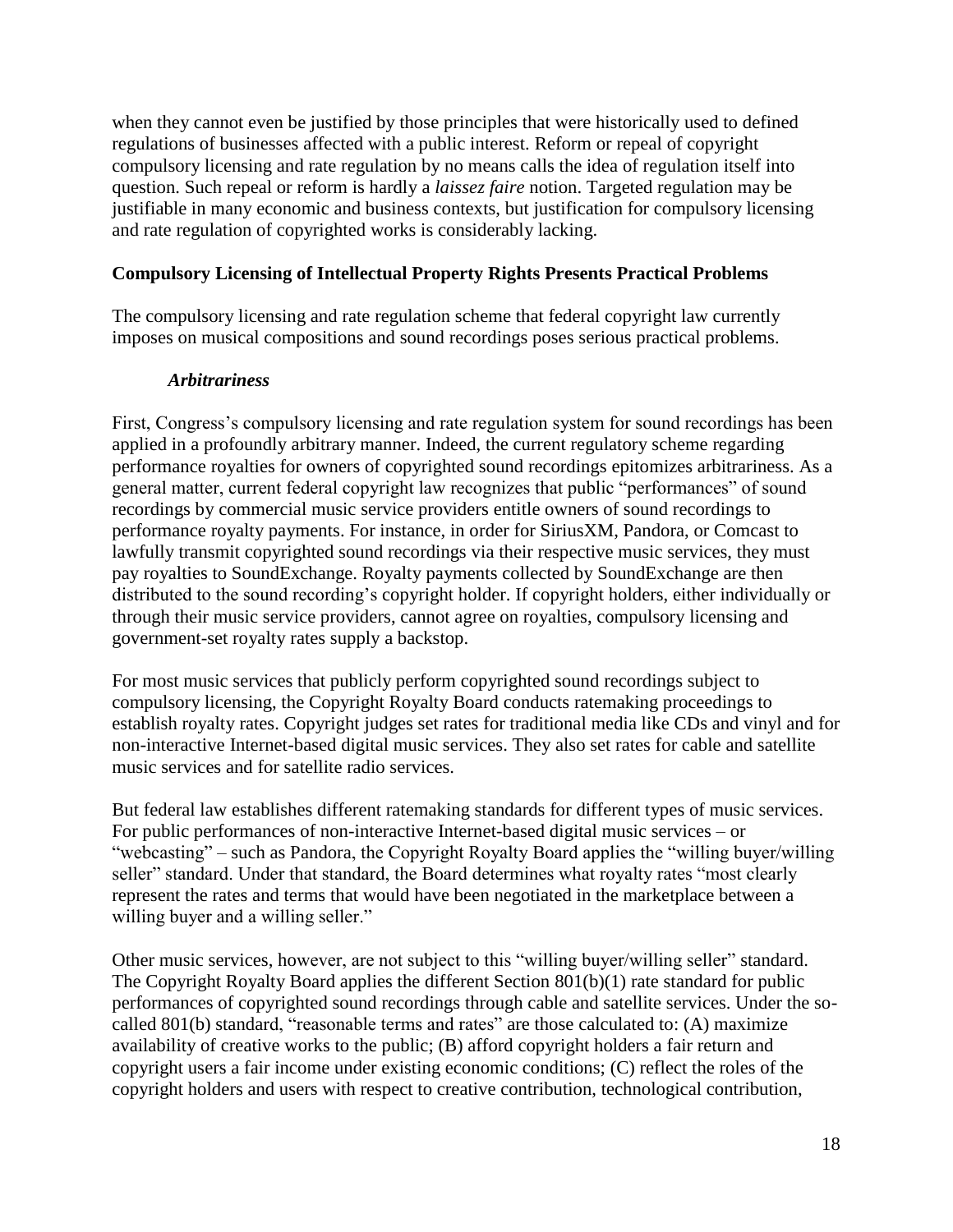capital investment, cost, risk, and contribution to the opening of new markets; and (D) "minimize any disruptive impact on the structure of the industries involved and on generally prevailing industry practices." In practice, Section 801(b)(1) results in lower royalties than the willing buyer/willing seller standard.

Moreover, AM/FM broadcast radio stations are exempt from having to pay any performance royalties to owners when their copyrighted sound recordings are aired. In most cases, broadcast radio stations do pay mechanical royalties to copyright holders in music compositions when copyrighted sound recordings are played over the air. But when it comes to public performances of sound recordings, broadcast radio stations enjoy a special privilege over music services platforms such as webcasting or cable services.

For that matter, no federally protected public performance right exists for any copyrighted sound recording made prior to 1972. Federal copyright law permits any music service to publicly perform pre-1972 sound recordings without paying royalties to the owner of copyrighted sound recordings. (In the past few years, Copyright infringement claims concerning pre-1972 recordings have been raised under state laws. The litigation – some of which still continues – has primarily favored copyright holders.)

There is no justification for subjecting performance royalties for copyrighted sound recordings to different standards. Nor is there any compelling reason for specially exempting any one service or older copyrighted sound recordings from royalty payment requirements. Federal copyright law's disparate treatment of performance royalties for different music services is thoroughly arbitrary. Indeed, the arbitrariness of current federal copyright policy toward music appears even more sharply when one considers how it singles out for regulation copyright holders in music compositions and sound recordings – while allowing copyright holders in photographs, paintings, sculptures, plays, and books to retain exclusive rights in their creative works.

#### *Reduced Compensation for Copyright Holders*

Second, compulsory licensing and rate regulation has likely reduced compensation that music copyright holders would have otherwise received through voluntary exchanges. From a historical standpoint, songwriters were clearly shortchanged by the Copyright Act of 1909. It established a royalty rate for music compositions of just \$0.02 cents per mechanical reproduction – with no index for inflation. For nearly seven decades the rate remained unaltered. By the time Congress finally updated mechanical license in the Copyright Act of 1976, this \$0.02 cent rate was undoubtedly worth far less than it was near the beginning of the century. Moreover, the mechanical license rates overstate the royalties received by songwriters. Mechanical royalty rates function as a ceiling on negotiations, leaving songwriters and music publishers effectively precluded from bargaining for rates higher than those set by Congress. Reviewing the history of compulsory licensing and negotiating for songwriters' royalties, Professor Robert Merges observed, "the actual 'going rate' was lower; it remained at between  $1\frac{1}{4}$  and  $1\frac{3}{4}$  cents during this period" between 1909 and 1978."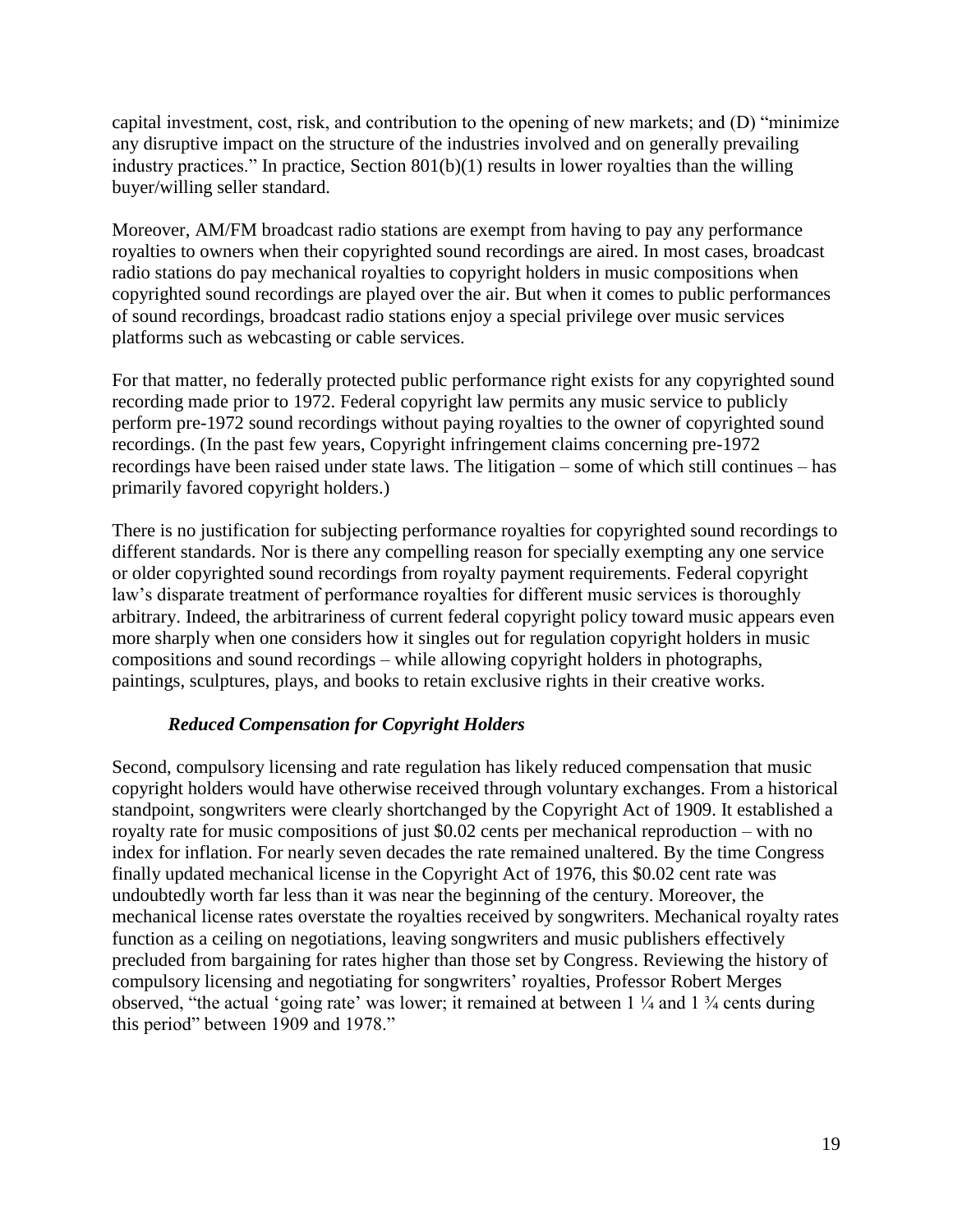The question of whether royalty rates are too low today remains a topic of intense debate. Songwriters, recording artists, the music publishing and recording industries, as well as Performance Rights Organizations insist that rates are too low. Meanwhile, music service providers reliably insist that rates are too high and eat up too much of their service revenues. Yet what is clear is that compulsory licensing and rate regulation tips the scales against songwriters, leaving little to no leverage for obtaining higher rates. The same is true for sound recording artists.

As just described, the effect of royalty rates is the ceiling on returns to copyright holders. Reduced mechanical licensing or public performance royalty rates are typically negotiated with music service providers, giving them a discount from government-set rates. There is good reason to expect that the dynamics of such negotiations and agreed-upon rates would be different without compulsory licensing and rate standards providing a backstop. In fact, the absence of such regulation would likely mean higher returns for copyright holders. Ultimately, the outcome should be decided in a free market-oriented setting that – from a regulatory standpoint – provides a level playing field for copyright holders, intermediaries, and music service providers to agree to terms.

#### *Old Justifications Rendered Obsolete by Market Change*

Third, technological and other marketplace changes have upended any justification for compulsory licensing and rate regulation. Long gone is the time of piano rolls and concerns about the Aeolian Company monopoly of published music that motivated Congress to pass the Copyright Act of 1909. For that matter, the music market has moved far beyond the days when radio and cassette tapes were the only ways to access music. CDs and vinyl are still widely available for music aficionados. AM and FM broadcast radio remains another platform for music services. But consumers now have ample choice among cable and satellite music services, as well as satellite radio. Moreover, consumers also have ample choice among competing Internetbased music services. Those services include online on-demand music services such as iTunes, Amazon, and Google Play. Many recording artists make their music available for digital download through their own websites or on other specialized websites. In addition, consumers have choices among subscription-based webcasting services. Those include interactive webcasting services such as Spotify, as well as non-interactive webcasting services like Pandora. Today's choices also include free ad-based models, as well as full subscription models.

Given this rivalry in available services relying on different technologies and business models, decades-old assumptions and rationalizations for compulsory licensing and rate regulation have been swept away. Technological breakthroughs and competitive developments increase the complexity of markets, as in the case of music in the digital age. Increasing market complexities reduce the ability of government regulators to intervene in a manner that brings clear benefit to consumers over and above voluntary exchanges. Competition and dynamic market change render regulation not only unnecessary but potentially harmful to future growth and innovation in music services. The free market – and not bureaucratic boards – should be the mechanism for setting prices.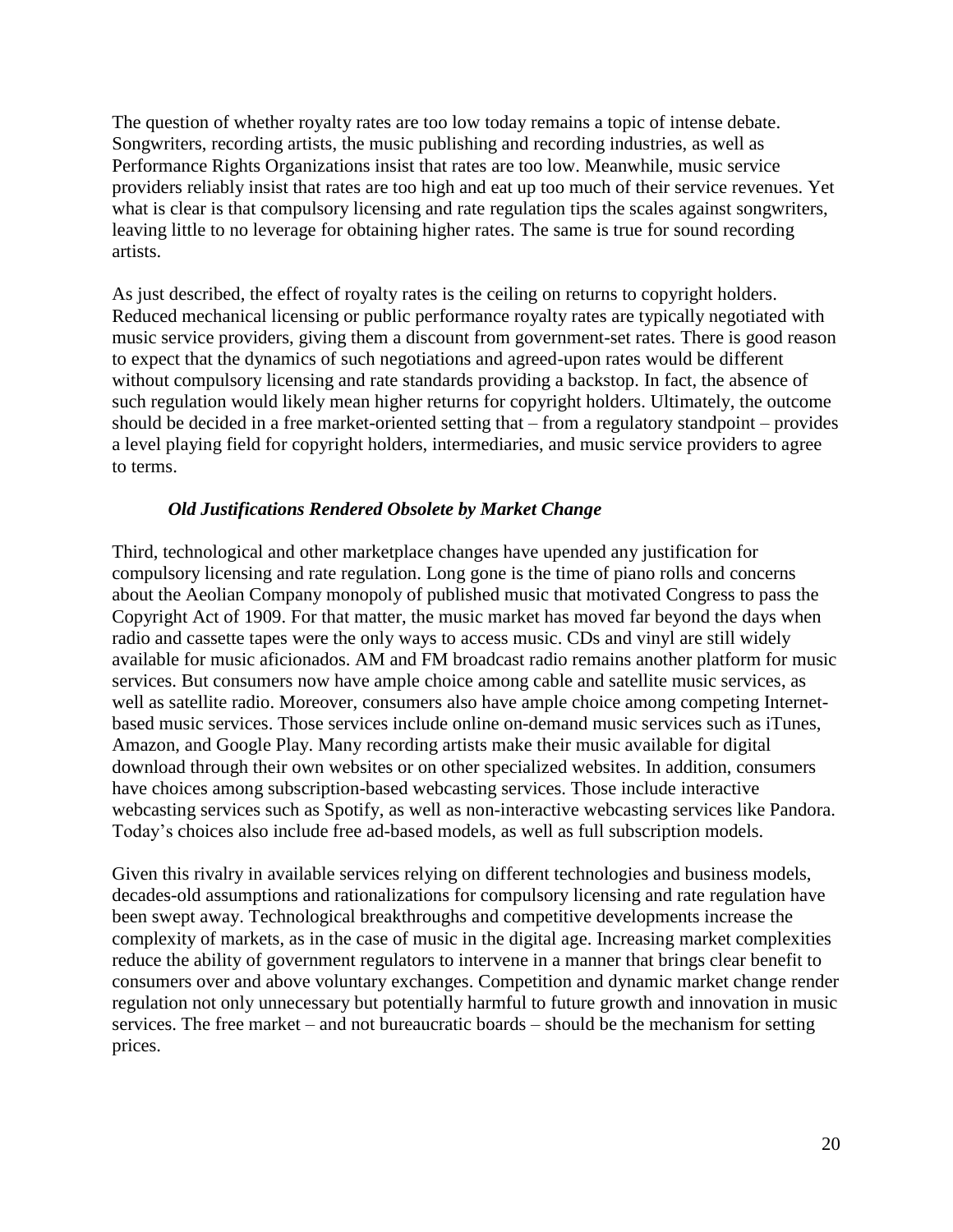Advances in technology – including Internet communications capabilities – enable market participants to reduce transaction costs that may otherwise inhibit the functioning of a free market. Today, technological and other marketplace developments facilitate transactions between songwriters, recording artists, and their associates in the music industry. Performance Rights Organizations and other entities – including ASCAP and BMI, Harry Fox Agency, and SoundExchange – serve as intermediaries between music copyright holders and commercial music services. Those entities have developed complex arrangements for – among other things – negotiating licenses and rates, collecting royalties, and distributing them. Given the ability of such entities to engage in transactions involving copyrighted music on a mass scale, there is little to no reason to believe that compulsory licensing and rate regulation is needed to overcome transaction costs. It is also doubtful that compulsory licensing and rate regulation confers any discernable benefit to consumers.

#### *Artificial Imposed Uniformity Has Reduced Innovation*

Fourth, compulsory licensing and rate regulation has imposed artificial uniformity in the market for music and likely reduced diversity and innovation in music services. Compulsory licensing and rate regulation for musical compositions and sound recordings hamper the ability of copyright holders to pursue novel entrepreneurial opportunities. Federal statutory rate formulas and rates set by the Copyright Royalty Board make no distinction between the economic values of particular musical compositions or sound recordings. Thus, a widely regarded masterpiece by an accomplished songwriter is subject to the same rate as an ignored musical composition by a semi-skilled amateur. Nor do rates allow for differential values according to time dimensions. So a popular recorded song released one month prior and enjoying the height of its stardom will be subject to the same rate as when it is five years old and its star has waned.

Absent compulsory licensing and rate regulation, one should expect copyright holders in musical compositions or sound recordings to continue making use of so-called "blanket licensing" in order to reduce transaction costs. Under blanket licensing arrangements, copyright holders issue non-exclusive licenses to industry entities or other organizations acting on their behalf. Licensees that obtain blanket licenses are thereby permitted to record, reproduce, or perform any copyrighted composition or sound recording in the entity's catalog. But in a truly free market setting, one should also expect variations in how musical compositions and sound recordings are offered and priced. When left free to experiment, sought-after songwriters might opt for higher rates for select musical compositions. Or big-selling recording artists might prefer to charge a premium rate for public performances their sound recording for the first year following their release. Economics aside, a songwriter or a recording artist might have deeply-felt artistic reasons for retaining exclusive rights in a published and publicly performed creative work. For example, a songwriter may prefer that his or her own sound recording of the musical composition be the exclusive publicly available recording for a period of time.

In a sense, the overall compulsory licensing and rate regulation scheme is a reflection of Section 801(b)'s wrong-headed charge to "minimize any disruptive impact on the structure of the industries involved and on generally prevailing industry practices." New ideas and novel applications of knowledge drive free markets by supplying new products and services,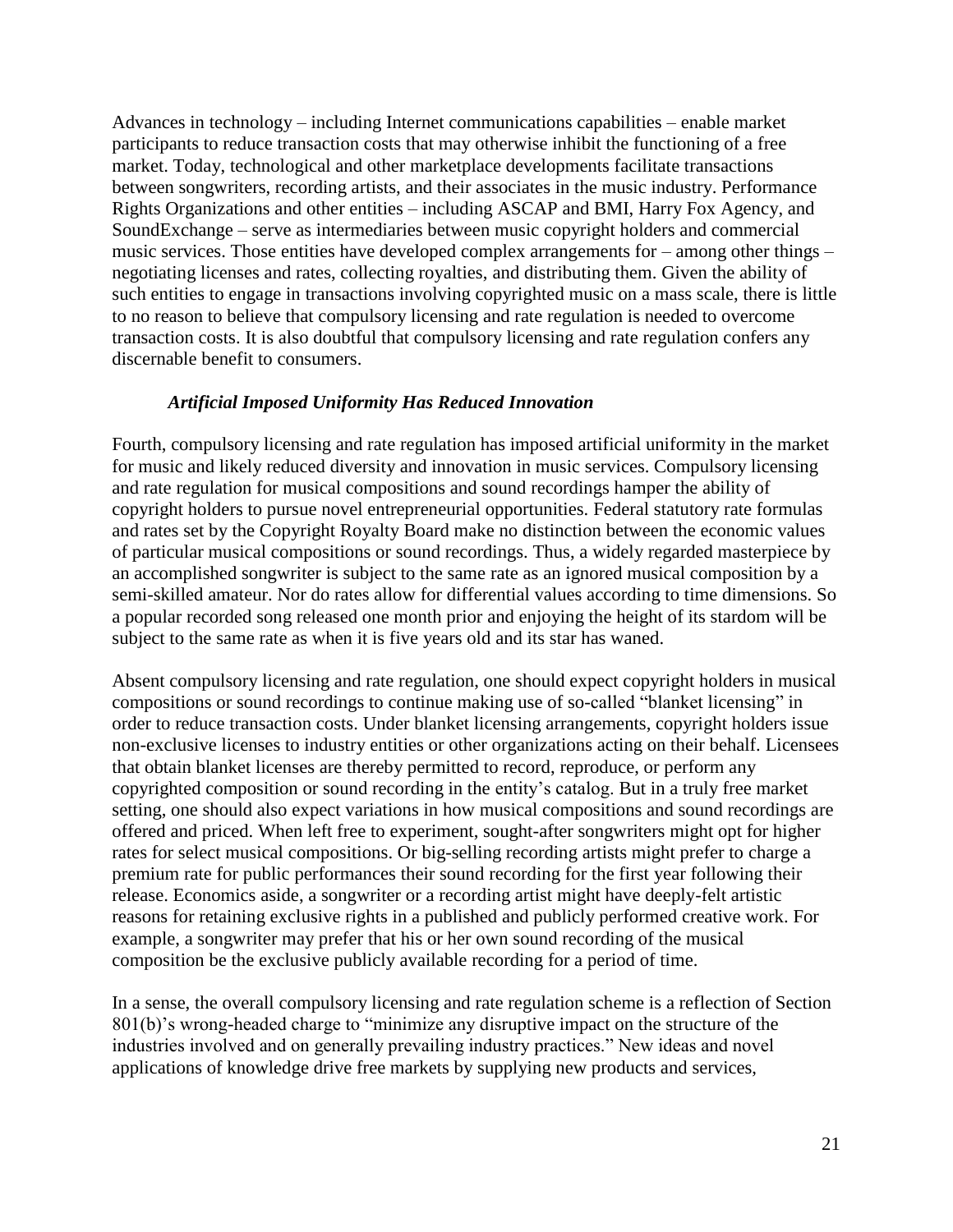overthrowing old industry patterns. Consumers are much more likely to benefit from ongoing supplies of new types of products and services than from static markets lacking innovative impact.

To be sure, treating all music compositions and sound recordings alike for ratemaking has the merit of simplicity. And doubtless many or most songwriters and recording artists might prefer to forego customized and exclusive licensing and royalty arrangements. It is also extremely difficult – if not impossible – to assess the degree to which regulation results in foregone innovation and consumer benefits. But what is certain is that the existing compulsory licensing and rate regulation scheme for music artificially stifles experimentation and diverse commercial arrangements involving copyrighted music.

# **Putting Copyright on a More Constitutional Footing: Proposals for Reform**

Congress can place copyright protection in music on a more constitutionally sound and free market-oriented footing. Reform should be guided by classic principles of property rights. In particular, like other forms of property, intellectual property is created by an individual's labors, and Congress has the responsibility to secure an individual's exclusive rights in their creative works and inventions. Further, the right to exchange property is a critical ingredient of ownership, and liberty of contract is the longstanding constitutional policy regarding IP rights. Informed by those principles, some important copyright policy recommendations follow.

### *No New Compulsory Licensing Schemes*

First, Congress must *not* expand compulsory licensing and rate regulation of copyrighted music. As new technologies, services, and products emerge in the market, Congress must respect the exclusive rights of copyright holders in music rather than pare back those rights by subjecting them to new restrictions.

There may be future occasions when it is fitting for Congress to secure copyright protections in new technologies, services, and products. Or Congress may have reason to provide additional types of protections for songwriters, recording artists, or music performers. But new copyright protections should not be tied to compulsory licensing and rate regulation. Congress has previously made the mistake of coupling new protections with restrictions on what should be exclusive rights in copyrighted music. Intertwining new or expanded copyright protections with regulation inevitably creates vested interests in the perpetuation of such regulation. Refraining from imposing new compulsory licensing and rate control requirements is a far easier task for Congress than repealing regulations that have outlived their ostensible reason for being yet are firmly entrenched.

It is also imperative that the FCC's proposed *de facto* compulsory licensing system for viewing copyrighted video programming on third-party video devices and video apps be dropped by the agency, repealed by Congress, or vacated by the courts. The FCC should *not* undermine the exclusive rights of video programmers in their copyrighted content by bureaucratically imposing licensing terms of its own making on private market participants. Nor should it be able to effectively rewrite the terms of privately negotiated contracts by imposing its own licensing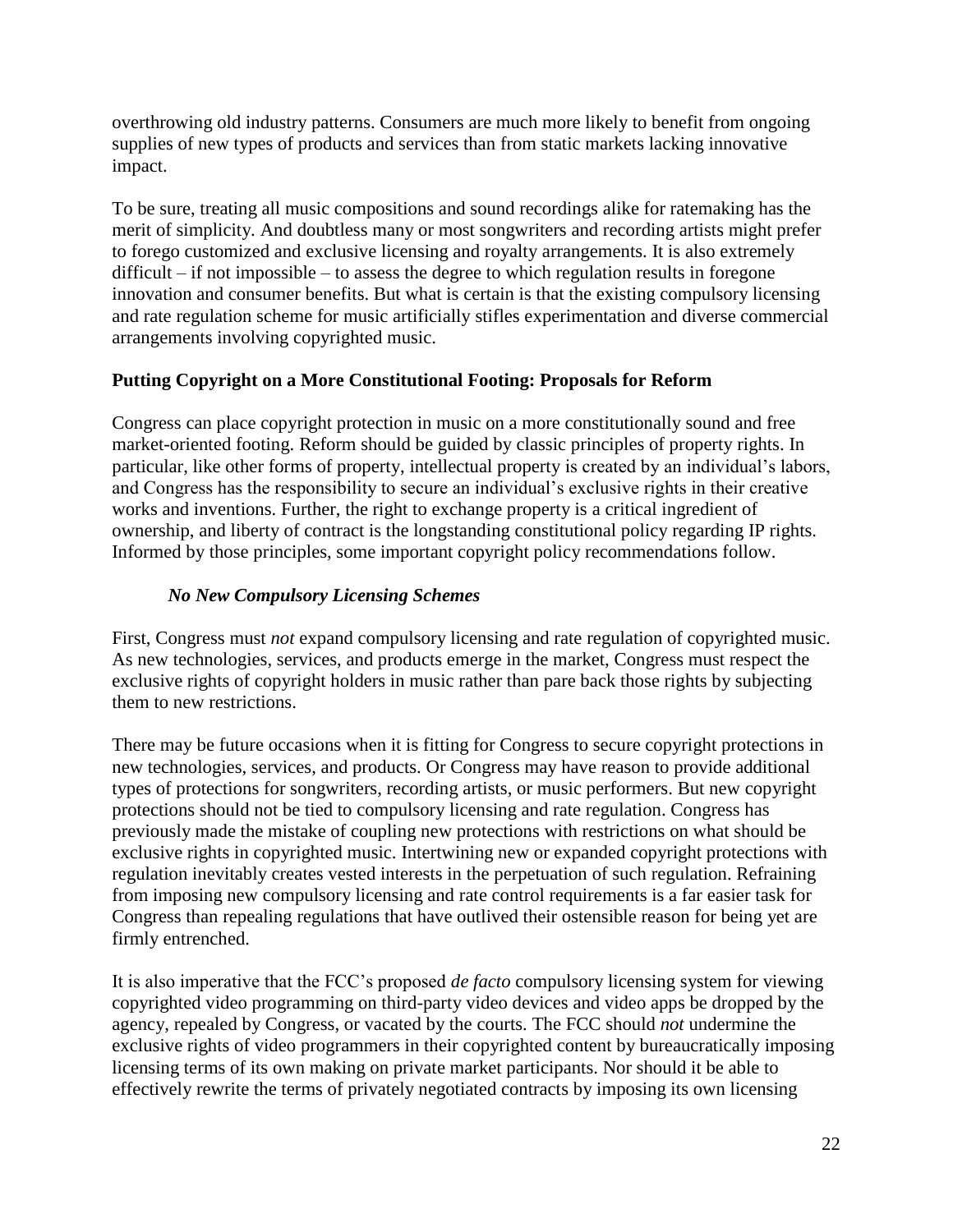terms on the market. The Copyright Act does not authorize the FCC to become a copyright licensing authority. The FCC should act only within the confines of its lawful authority under Section 629 of the Communications Act rather than engage in regulatory adventurism with copyright policy.

#### *Eliminate Compulsory Licensing*

Second, Congress should eliminate compulsory licensing and rate regulation of copyrighted music. Aside from being constitutionally problematic, outside the scope of classic principles of rate regulation, and arbitrary in application, policy rationalizations for compulsory licensing have been upended by technological and other marketplace changes. Immediate outright repeal remains the simplest and starkest option. Congress could also explore options for gradual elimination of compulsory licensing and rate regulation in favor of a truly free market policy toward copyrighted music.

#### *Reform Rate Formulas to Better Approximate Market Outcomes*

Third, short of eliminating compulsory licensing and rate regulation of copyrighted music, Congress at least can seek to better approximate free market pricing through a uniform rate formula. If copyrighted music is to remain under rate regulation, the "willing buyer/willing seller" standard should always be preferred over alternatives. That standard attempts to emulate market outcomes instead of achieving protectionist outcomes or otherwise furthering interest group preferences. It defines "reasonable" rates as payments that "most clearly represent the rates and terms that would have been negotiated in the marketplace between a willing buyer and a willing seller." Congress should therefore jettison the anti-disruptive Section 801(b) rate standard that in practice leads to artificially reduced and below-market royalty rates.

#### *Eliminate Arbitrariness*

Fourth, establishing the "willing buyer/willing seller" standard as the uniform rate formula also furthers the critical reform goal of reducing arbitrariness in the existing compulsory licensing and rate regulation scheme for copyrighted music. The current federal policy of applying varying rate standards dependent on the underlying service technology is nonsensical and should be discarded. So far as practicable, Congress should seek to treat all copyright holders and music service providers equally, regardless of the underlying technology involved.

Accordingly, recording artists should be entitled to receive performance royalties when AM and FM radio stations broadcast their copyrighted sound recordings. Broadcast radio stations should no longer enjoy a special exemption not shared by other music service platforms. As to the disputed question of whether publicity from radio broadcasting confers more benefit on recording artists than performance royalty payments, the market participants should be left free to consider and bargain among themselves. Neither Congress nor any delegated board should tip the scales by placing ceilings on royalty rates.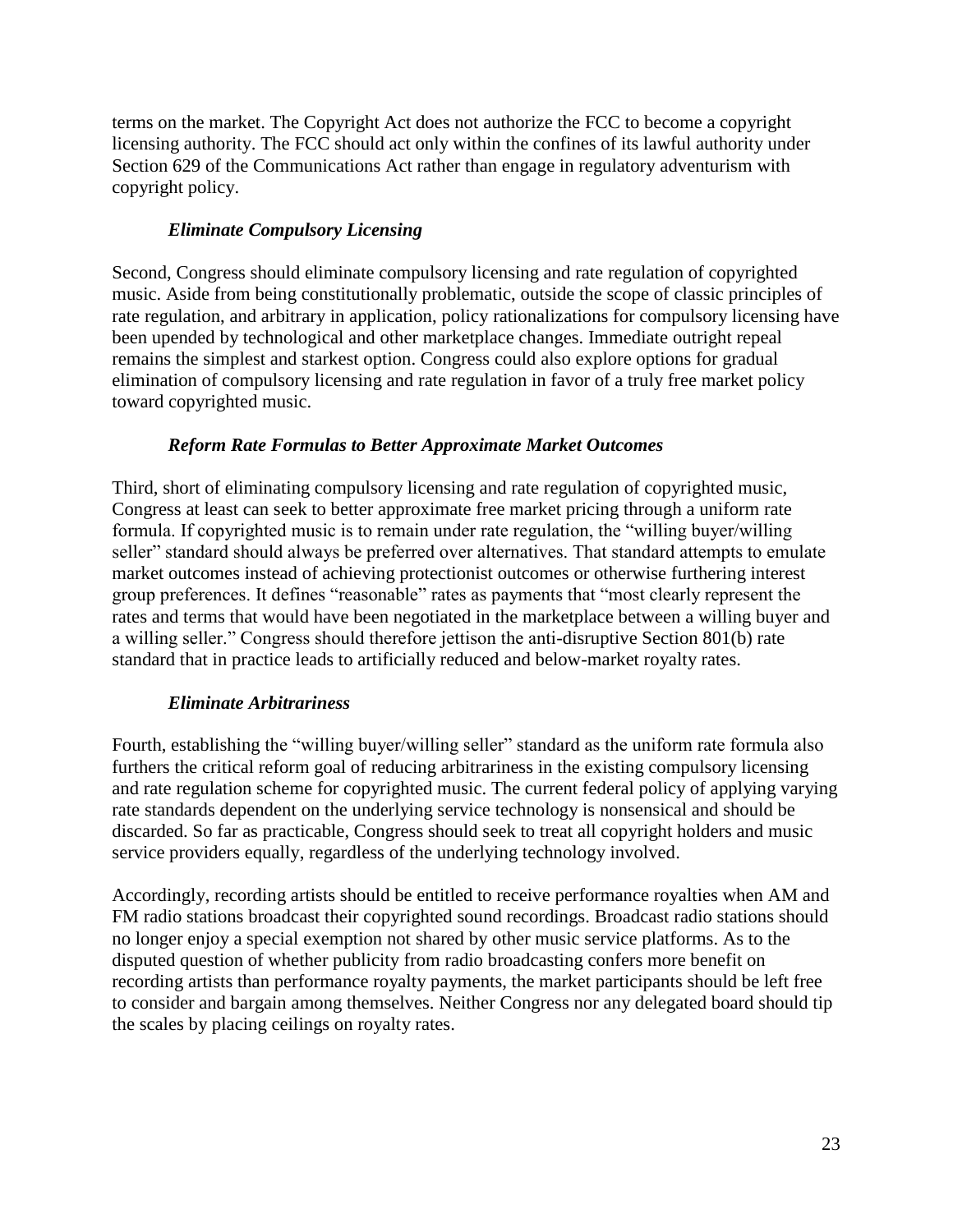Congress can also reduce arbitrariness in federal copyright law concerning music by finally providing public performance protections to owners of sound recordings made before 1972. No good reason exists for excluding federal copyrights in pre-1972 sound recordings while including pre-1972 books or movies as well as post-1972 sound recordings. Full federalization of public performance copyright protections for pre-1972 recordings – that is, federal field preemption of state law – offers one approach. Alternatively, instead of entirely preempting state copyright protections, Congress could take a more nuanced approach. It could provide that payment of royalties for pre-1972 sound recordings in the same manner as post-1972 sound recordings creates a safe harbor for music service providers from state copyright infringement claims.

### **Conclusion**

As a matter of constitutional principle, imposing compulsory licenses and rate controls on copyrights or patent rights is inherently problematic. Compulsory licensing and rate controls are at odds with the Constitution's philosophic premises regarding the origin of property – grounded in human nature and in human labor – and the proper role of government – to secure and protect property rights. On its face, restricting or conditioning intellectual property rights through compulsory licensing and rate regulation certainly appears contrary to the idea of exclusivity in a property owner's use of his or her property.

Compulsory licensing and rate regulation is contrary to the constitutional concept of exclusivity expressed in the IP Clause. It is unlikely that the power to secure exclusive rights to authors and inventors entails a congressional power to make those rights subject to non-exclusive provisos regarding who can license the IP rights being secured. Furthermore, it is unlikely that Congress's power to secure exclusive rights in intellectual property entails the power to curtail the author's or inventor's discretion regarding what prices they can charge to licensees of their intellectual property.

Liberty of contract is a necessary component of the exclusive rights that copyright and patent right owners hold in the use and exchange of their intellectual property. But under a compulsory licensing system the holder of a copyright or patent right no longer has control over whether or under what conditions their intellectual property can be used. The IP owner no longer has discretion regarding who can license the creative work or invention. And the IP owner loses control over the price or value they can demand in exchange for licensing usage.

The compulsory licensing and rate regulation scheme that federal copyright law currently imposes on musical compositions and sound recordings also poses serious practical problems that require reforms by Congress. Those problems include arbitrary application, reduced compensation for copyright holders, and lack of viable justification for regulation in light of marketplace changes that have upended any justification for compulsory licensing and rate regulation.

Congress should place copyright protection in music on a more constitutionally sound and free market-oriented footing. Such reform should be guided by first principles of property rights, secure an individual's exclusive IP rights in their creative works and inventions, and preserve liberty of contract regarding IP rights. First and foremost, Congress must *not* expand compulsory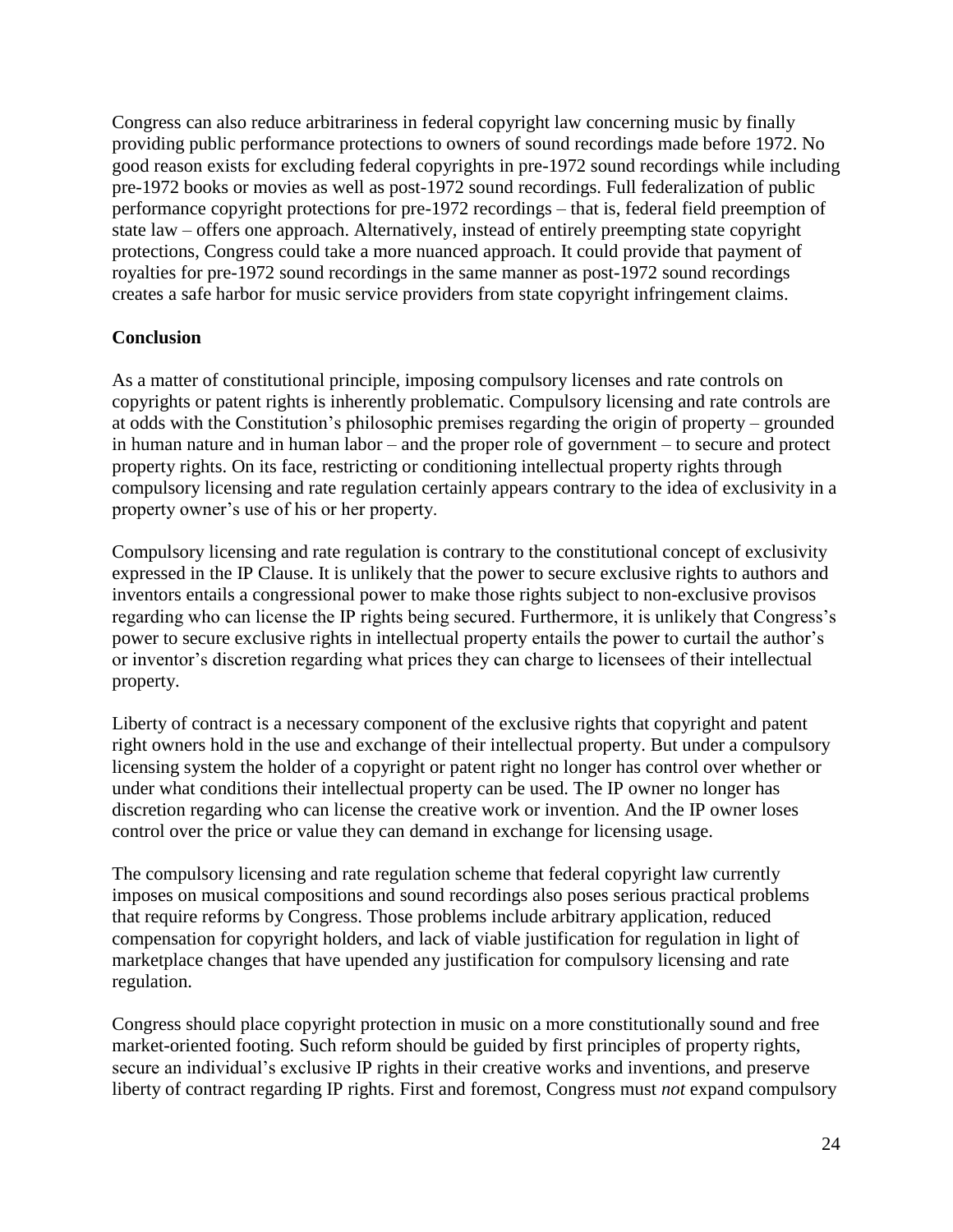licensing and rate regulation of copyrighted music, video programming, or other media. Congress should eliminate compulsory licensing and rate regulation of copyrighted music – either immediately or gradually. Alternatively, short of eliminating compulsory licensing and rate regulation of copyrighted music, Congress can at least seek to more closely approximate free market pricing through a more uniformly applied rate formula. Such a reform would also reduce arbitrariness in the existing compulsory licensing and rate regulation scheme for copyrighted music.

\* Randolph J. May is President of the Free State Foundation, an independent**,** nonpartisan free market-oriented think tank located in Rockville, Maryland.

\*\* Seth L. Cooper is a Senior Fellow of the Free State Foundation.

# **Sources**

*Interstate Commerce Commission v. Cincinnati, New Orleans & Texas Pacific Railway Company* (1897).

*Minnesota Rate* (1890).

*Munn v. Illinois (1877)*.

*Smyth v. Ames* (1898).

*Wheaton v. Peters* (1834).

*White-Smith Music Publishing Co. v. Apollo Co*. (1908).

*Wolff Packing Co. v. Court of Industrial Relations* (1923).

Eaton S. Drone, *A Treatise on the Law of Property in Intellectual Productions* (1879).

Thomas Green Fessenden, *Essay on the Law of Patents* (1822).

James Kent, *Commentaries on American Law* (1826-1830).

Francis Lieber, *Essays on Property and Labour* (1841).

Francis Lieber, *On International Copyright* (1840).

John Locke, *Second Treatise of Government* (1690).

James Madison, *On Property* (1792).

Willard Phillips, *The Law of Patents for Inventions* (1837).